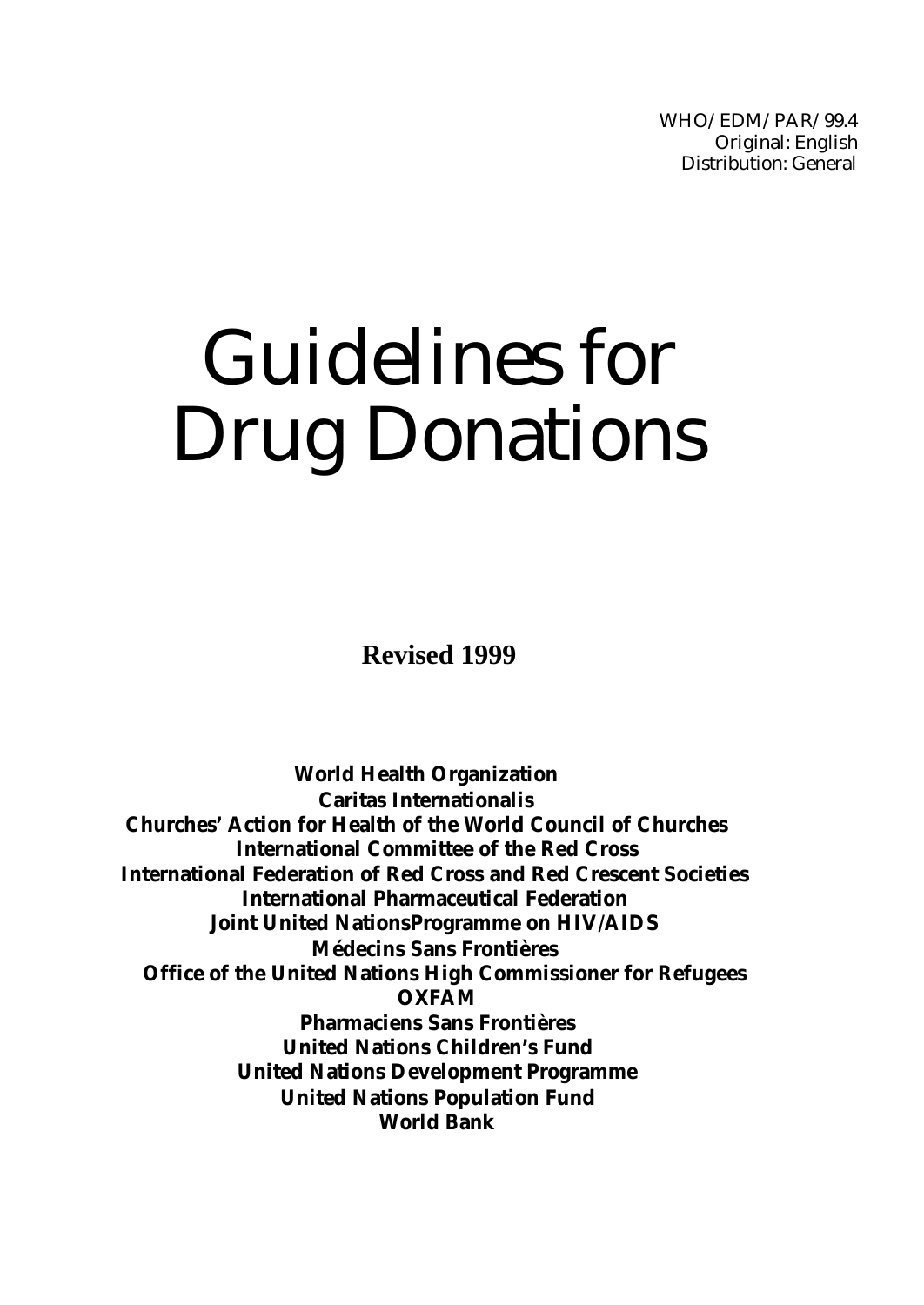This document is issued by the WHO Department of Essential Drugs and Other Medicines. Comments and suggestions for future revisions are welcome and can be sent to: The Director, Department of Essential Drugs and Other Medicines, World Health Organization, 1211 Geneva 27, Switzerland.

First edition 1996

Second edition 1999

© World Health Organization 1999

This document is not a formal publication of the World Health Organization (WHO), and all rights are reserved by the Organization. The document may, however, be freely reviewed, abstracted, reproduced and translated, in part or in whole, but not for sale nor for use in conjunction with commercial purposes.

The views expressed in documents by named authors are solely the responsibility of those authors.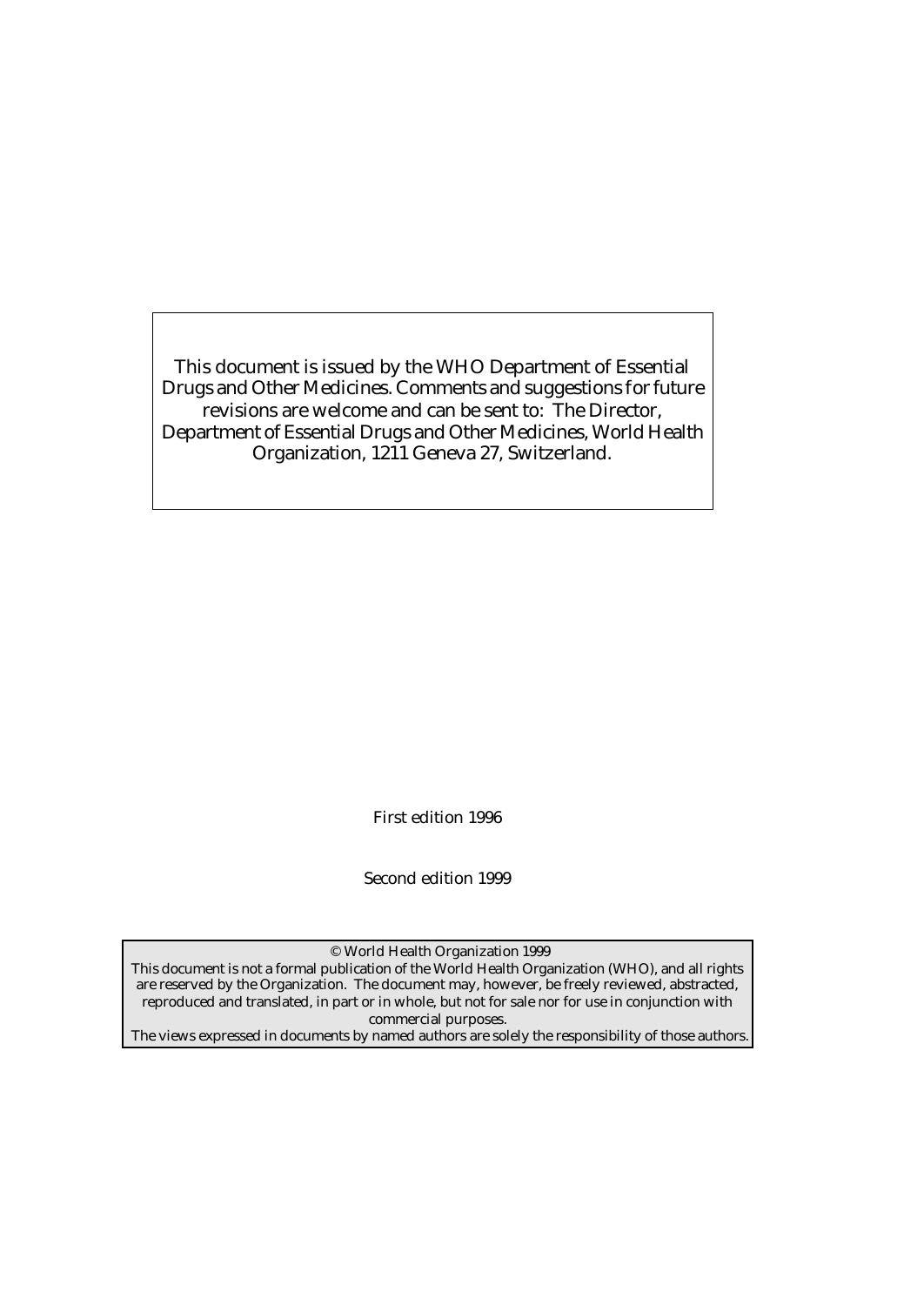# **Table of contents**

| $\bf{I}$ |                                                                                     |  |
|----------|-------------------------------------------------------------------------------------|--|
| П.       |                                                                                     |  |
| Ш.       |                                                                                     |  |
| IV.      |                                                                                     |  |
| V.       | Additional guidelines for drug donations as part of development aid ------- 11      |  |
| VI.      | Management of drug donations by the recipient ---------------------------------- 12 |  |
|          | Annex: Examples of problems with drug donations--------------------------------- 15 |  |
|          |                                                                                     |  |
|          |                                                                                     |  |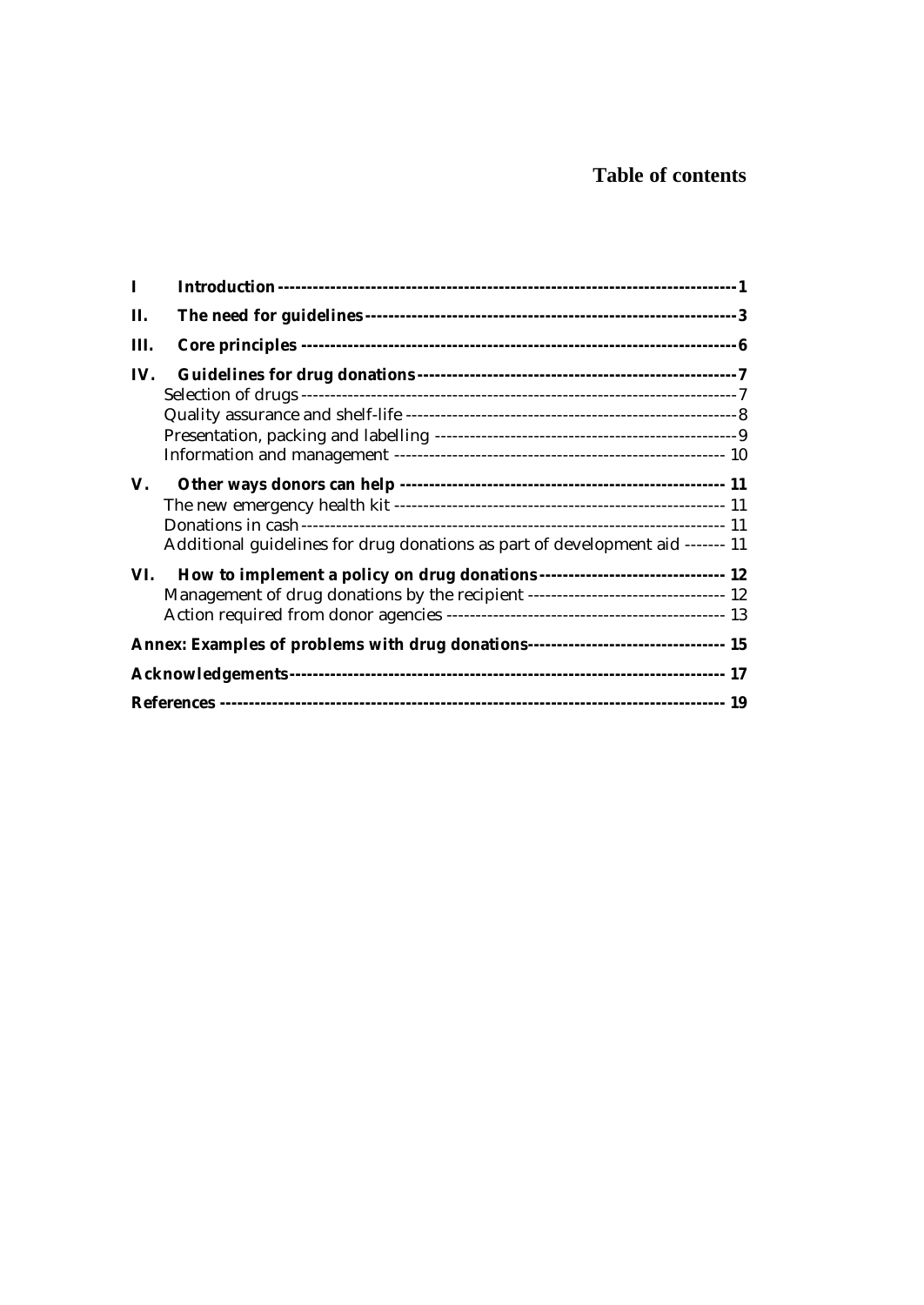# **Changes incorporated into the 1999 edition**

|                                    | $\bullet$ p 1.  | <b>Update of introduction</b>                                                              |  |
|------------------------------------|-----------------|--------------------------------------------------------------------------------------------|--|
|                                    |                 | • p 8. Modification and expansion of Guideline 6, and its<br>justification and explanation |  |
|                                    | $\bullet$ p 13. | Additional paragraph: Manage drugs with less than one-year<br>expiry                       |  |
|                                    | $\bullet$ p 13. | Additional paragraph: Ensure rapid customs clearance of<br>donated drugs                   |  |
|                                    | $\bullet$ p 13. | Additional paragraph: Avoid donations of drugs with short<br>expiry dates                  |  |
|                                    | $\bullet$ p 14. | Additional paragraph: <i>Establish donor coordination</i>                                  |  |
|                                    | $\bullet$ p 16. | Three further examples of problems with drug donations                                     |  |
|                                    | $\bullet$ p 17. | Acknowledgements                                                                           |  |
| Page numbers refer to this edition |                 |                                                                                            |  |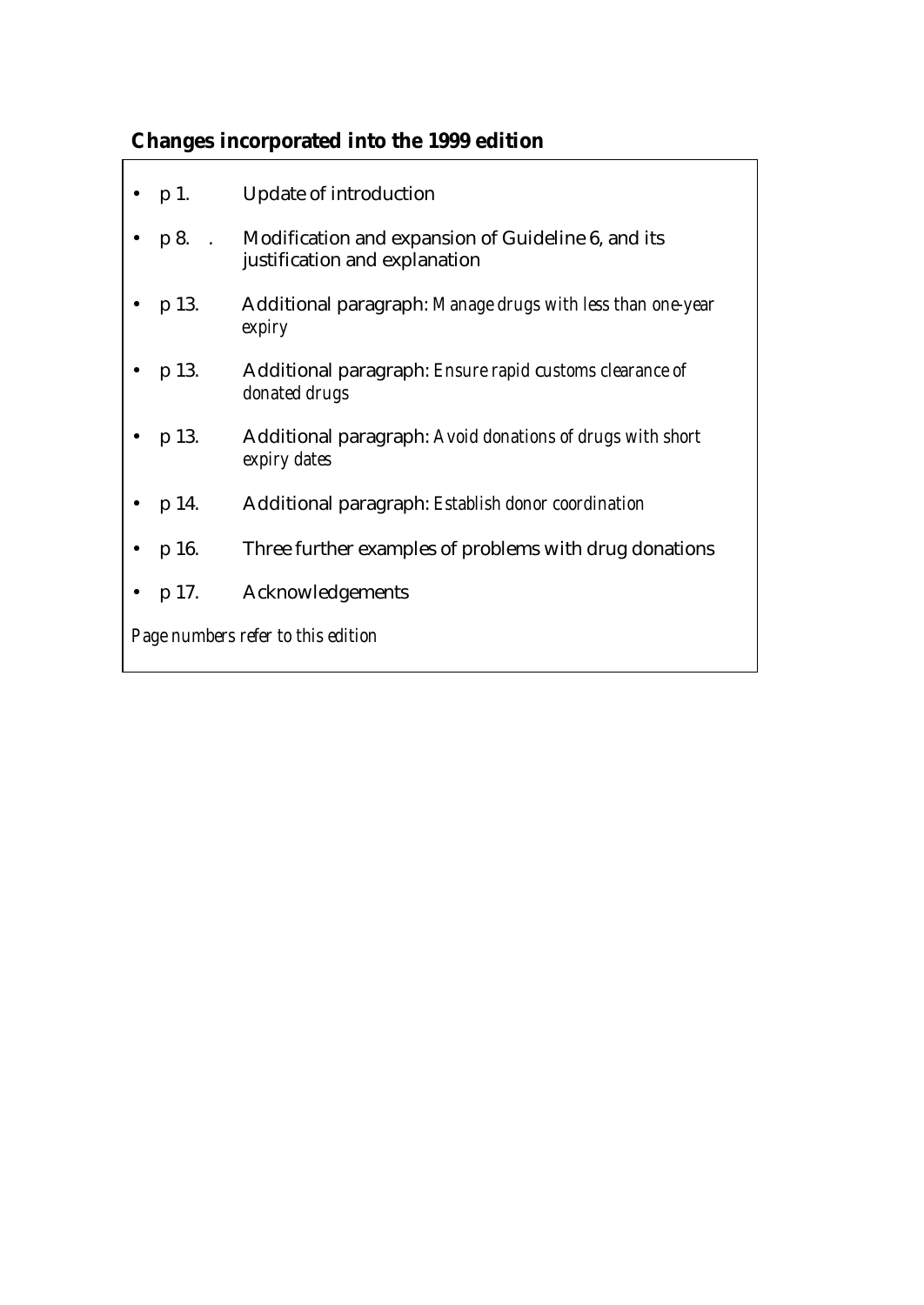# **I. Introduction**

These *Guidelines for drug donations* have been developed by the World Health Organization (WHO) in cooperation with the major international agencies active in humanitarian relief.

The first version was issued in May 1996 and represented the consensus of WHO, Churches' Action for Health of the World Council of Churches, the International Committee of the Red Cross, the International Federation of Red Cross and Red Crescent Societies, Médecins Sans Frontières, the Office of the United Nations High Commissioner for Refugees, OXFAM and the United Nations Children's Fund. In 1999 the number of co-sponsors expanded to include Caritas Internationalis, the International Pharmaceutical Federation, Pharmaciens Sans Frontières, UNAIDS, the United Nations Development Programme, the United Nations Population Fund and the World Bank.

The *Guidelines* aim to improve the quality of drug donations, not to hinder them. They are not an international regulation, but are intended to serve as a basis for national or institutional guidelines, to be reviewed, adapted and implemented by governments and organizations dealing with drug donations.

The original *Guidelines* were based on several rounds of consultation and comments by over 100 humanitarian organizations and individual experts. In 1996 WHO was requested by the World Health Assembly, in resolution WHA49.14, to review the experiences with the guidelines after one year. In autumn 1997 WHO's Action Programme on Essential Drugs therefore initiated a global review of first-year experiences. The results of the review are presented in the forthcoming document *First-year experiences with the interagency guidelines for drug donations.* The evaluation formed the basis for the changes in the text. In general, experiences with the *Guidelines* were very positive. But there were complaints that the authorities in some recipient countries strictly adhered to the *Guidelines,* without regard for the exceptions specifically included, and as a result useful donations were lost. For example, problems were reported with Guideline 6: *"donated drugs should have a remaining shelf-life of 12 months upon arrival in the recipient country".* However, the problems arose from misunderstanding of or failure to refer to the stated exceptions to that guideline, rather than from the text of Guideline 6 itself. In this revised edition Guideline 6 has been modified. It now allows for direct donations of drugs with a remaining shelf-life of less than one year to specific health facilities, provided assurance can be given that the drugs can be used prior to expiration.

There are many different scenarios for drug donations. They may take place in acute emergencies or as part of development aid in non-emergency situations. They may be corporate donations (direct or through private voluntary organizations), aid by governments, or donations aimed directly at single health facilities. And although there are legitimate differences between these scenarios, there are many basic rules for an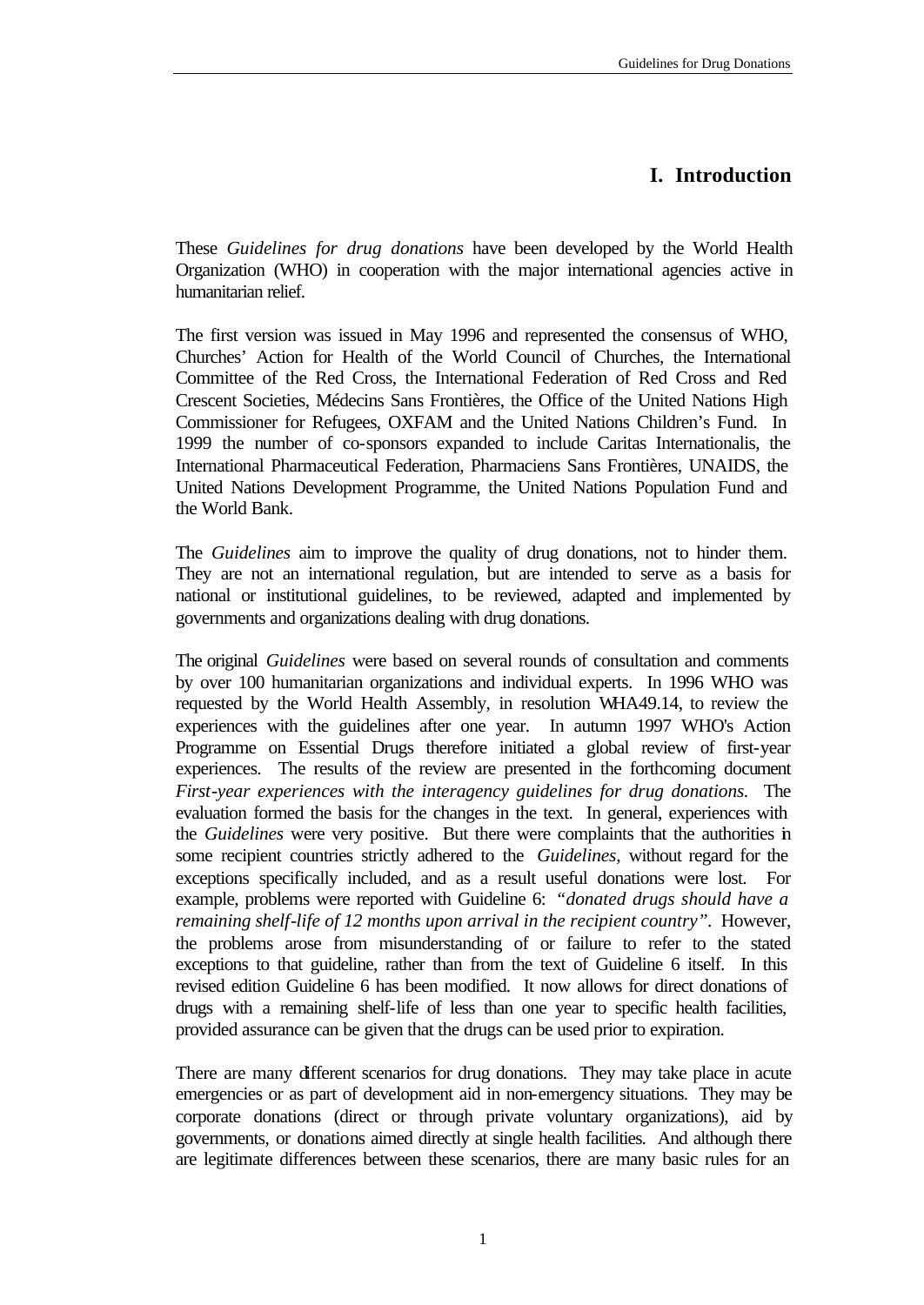appropriate donation that apply to all. The *Guidelines* aim to describe this common core of "Good Donation Practice".

This document starts with a discussion on the need for guidelines, followed by a presentation of the four core principles for drug donations. The guidelines for drug donations are presented in Chapter IV. When necessary for specific situations, possible exceptions to the general guidelines are indicated. Chapter V gives some suggestions on other ways that donors may help, and Chapter VI contains practical advice on how to implement a policy on drug donations.

These *Guidelines* are not international regulations; they are intended to serve as a basis for national or institutional guidelines, to be reviewed, adapted and implemented by governments and organizations dealing with drug donations.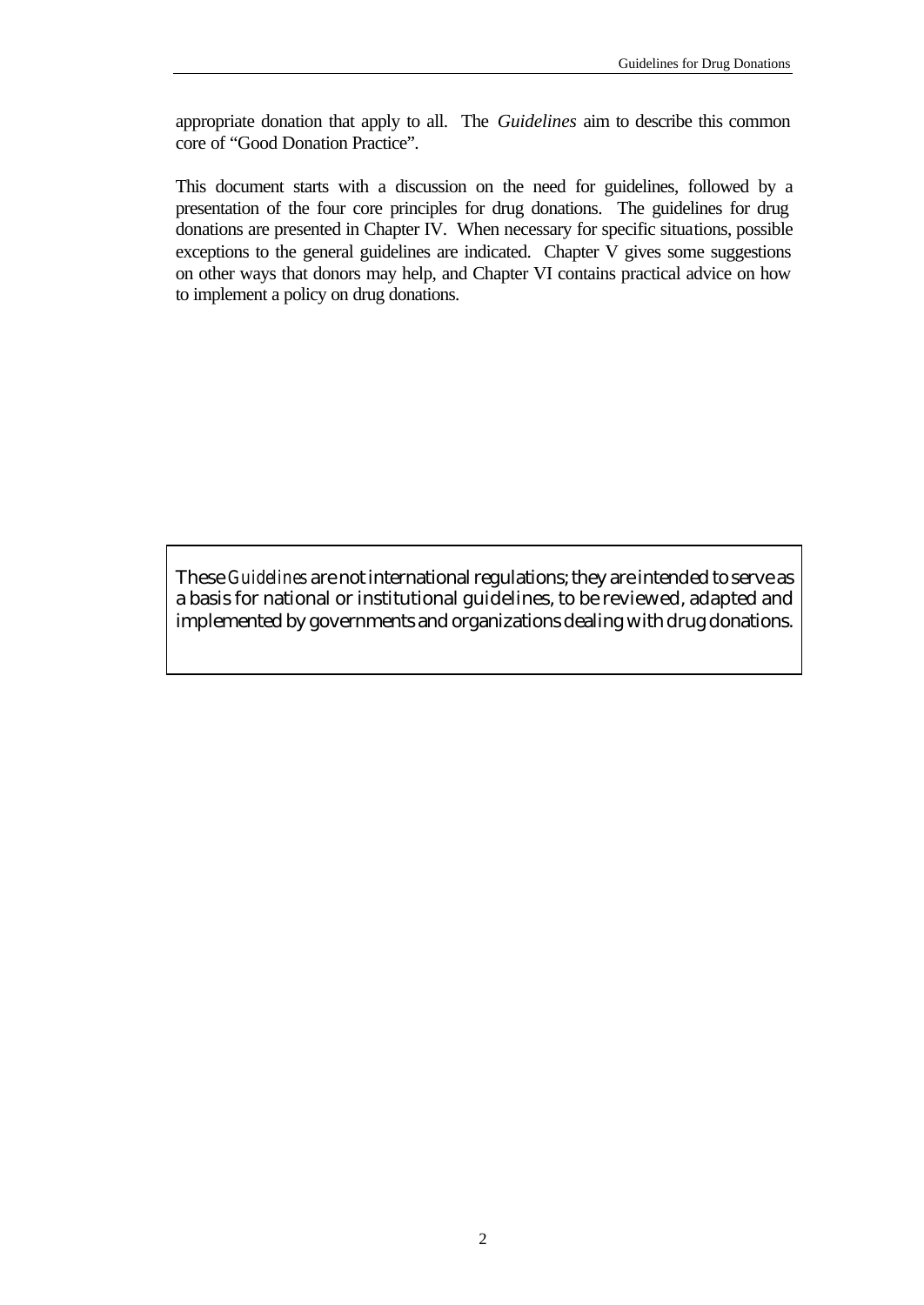# **II. The need for guidelines**

In the face of disaster and suffering there is a natural human impulse to reach out and help those in need. Medicines are an essential element in alleviating suffering, and international humanitarian relief efforts can greatly benefit from donations of appropriate drugs.

Unfortunately, there are also many examples of drug donations which cause problems instead of being helpful. A sizeable disaster does not always lead to an objective assessment of emergency medical needs based on epidemiological data and past experience. Very often an emotional appeal for massive medical assistance is issued without guidance on what are the priority needs. Numerous examples of inappropriate drug donations have been reported (see Annex). The main problems can be summarized as follows:

- Donated drugs are often not relevant for the emergency situation, for the disease pattern or for the level of care that is available. They are often unknown to local health professionals and patients, and may not comply with locally agreed drug policies and standard treatment guidelines; they may even be dangerous.
- Many donated drugs arrive unsorted and labelled in a language which is not easily understood. Some donated drugs come under trade names which are not registered for use in the recipient country, and without an International Nonproprietary Name (INN) or generic name on the label.
- The quality of the drugs does not always comply with standards in the donor country. For example, donated drugs may have expired before they reach the patient, or they may be drugs or free samples returned to pharmacies by patients or health professionals.
- The donor agency sometimes ignores local administrative procedures for receiving and distributing medical supplies. The distribution plan of the donor agencies may conflict with the wishes of national authorities.
- Donated drugs may have a high declared value, e.g. the market value in the donor country rather than the world market price. In such cases import taxes and overheads for storage and distribution may be unnecessarily high, and the (inflated) value of the donation may be deducted from the government drug budget.
- Drugs may be donated in the wrong quantities, and some stocks may have to be destroyed. This is wasteful and creates problems of disposal at the receiving end.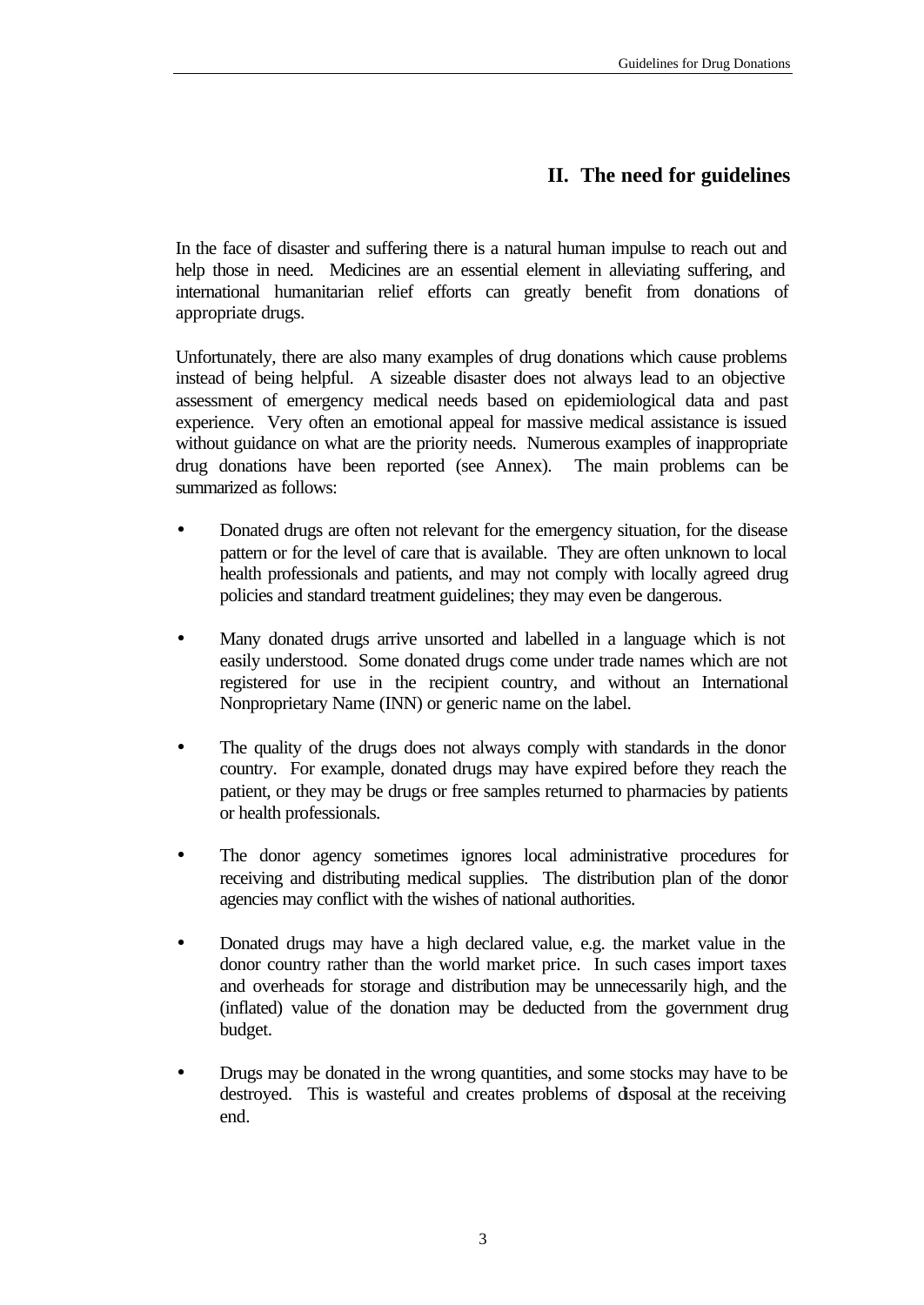There are several underlying reasons for these problems. Probably the most important factor is the common but mistaken belief that in an acute emergency any type of drug is better than none at all. Another important factor is a general lack of communication between the donor and the recipient, leading to many unnecessary donations. This is unfortunate because in disaster situations and war zones inappropriate drug donations create an extra workload in sorting, storage and distribution and can easily overstretch the capacity of precious human resources and scarce transport volume. Often, the total handling costs (duties, storage, transport) are higher than the value of the drugs. Stockpiling of unused drugs can encourage pilfering and black market sales.

Donating returned drugs (unused drugs returned to a pharmacy for safe disposal, or free samples given to health professionals) is an example of double standards because in most countries their use would not be permitted owing to quality control regulations. Apart from quality aspects, such donations also frustrate management efforts to administer drug stocks in a rational way. Prescribers are confronted with many different drugs and brands in ever-changing dosages; patients on long-term treatment suffer because the same drug may not be available the next time. For these reasons this type of donation is forbidden in an increasing number of countries and is generally discouraged.

In the early 1980s the first guidelines for drug donations were developed by international humanitarian organizations, such as the Christian Medical Commission of the World Council of Churches, later called Churches' Action for Health<sup>1</sup> and the International Committee of the Red Cross. In 1990 the WHO Action Programme on Essential Drugs, in close collaboration with the major international emergency aid agencies, issued a first set of WHO guidelines for donors,<sup>2</sup> later refined by the WHO Expert Committee on the Use of Essential Drugs.<sup>3</sup> In 1994 the WHO office in Zagreb issued specific guidelines for humanitarian assistance to former Yugoslavia.<sup>4</sup>

In view of the existence of these different drug donation guidelines, the need was felt for one comprehensive set of guidelines that would be endorsed and used by all major international agencies active in emergency relief. For this reason a first draft was prepared by the WHO Action Programme on Essential Drugs and further refined in close collaboration with the Division of Drug Management and Policies and the Division of Emergency and Humanitarian Action, major international relief organizations and a large number of international experts. The final text represented the consensus between WHO, Churches' Action for Health of the World Council of Churches, the International Committee of the Red Cross, the International Federation of Red Cross and Red Crescent Societies, Médecins Sans Frontières, the Office of the United Nations High Commissioner for Refugees, OXFAM and the United Nations Children's Fund. In the process comments by over 100 humanitarian organizations and individual experts were taken into consideration.

The examples of inappropriate donations described here constitute ample reasons to develop international guidelines for drug donations. In summary, guidelines are needed because:

• Donors intend well, but often do not realize the possible inconveniences and unwanted consequences at the receiving end.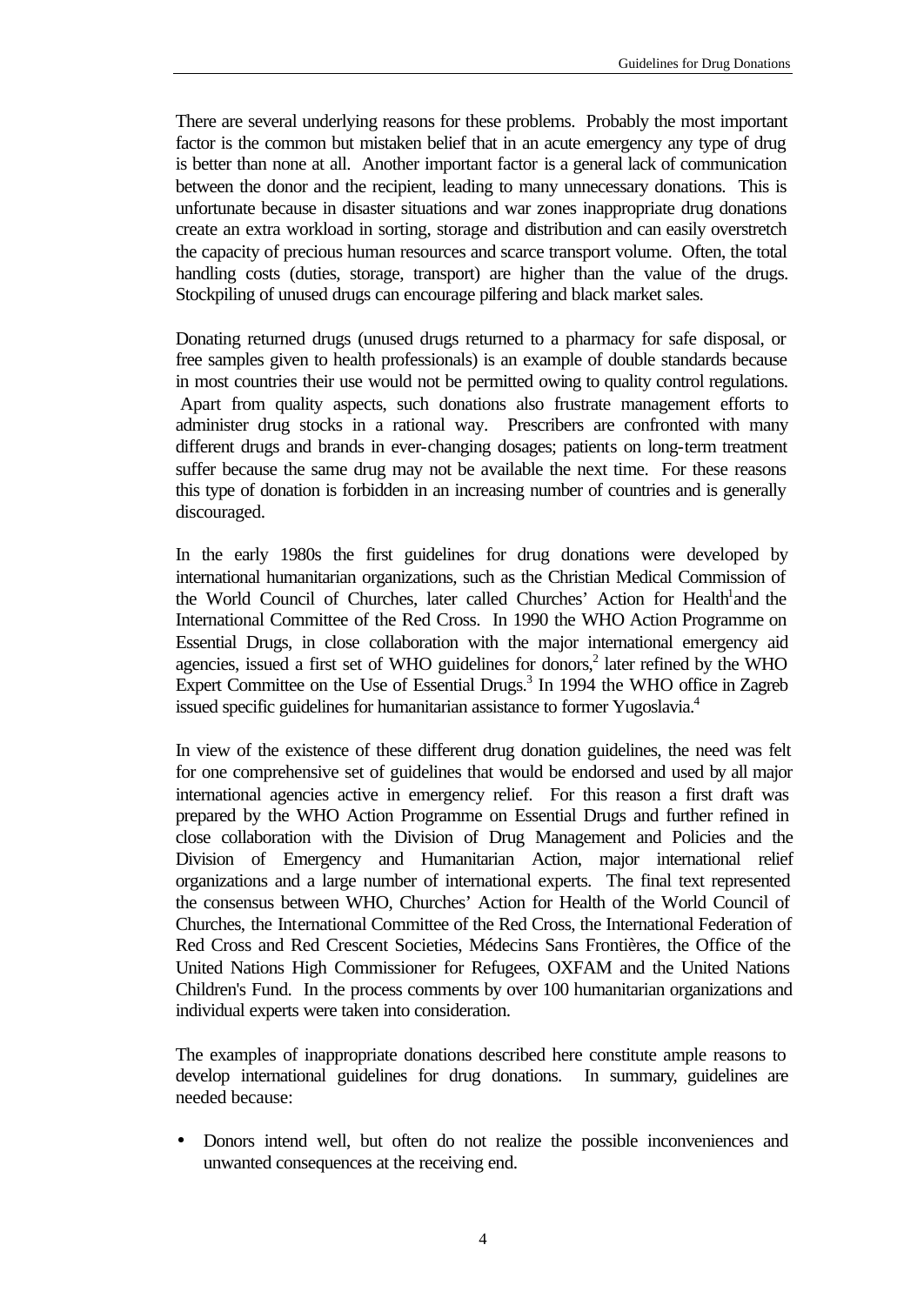- Donor and recipient do not communicate on equal terms. Recipients may need support in specifying how they want to be helped.
- Drugs do not arrive in a vacuum. Drug needs may vary between countries and from situation to situation. Drug donations must be based on a sound analysis of the needs, and their selection and distribution must fit within existing drug policies and administrative systems. Unsolicited and unnecessary drug donations are wasteful and should not occur.
- The quality requirements of drugs are different from those for other donated items, such as food and clothing. Drugs can be harmful if misused; they need to be identified easily through labels and written information; they may expire; and they may have to be destroyed in a professional way.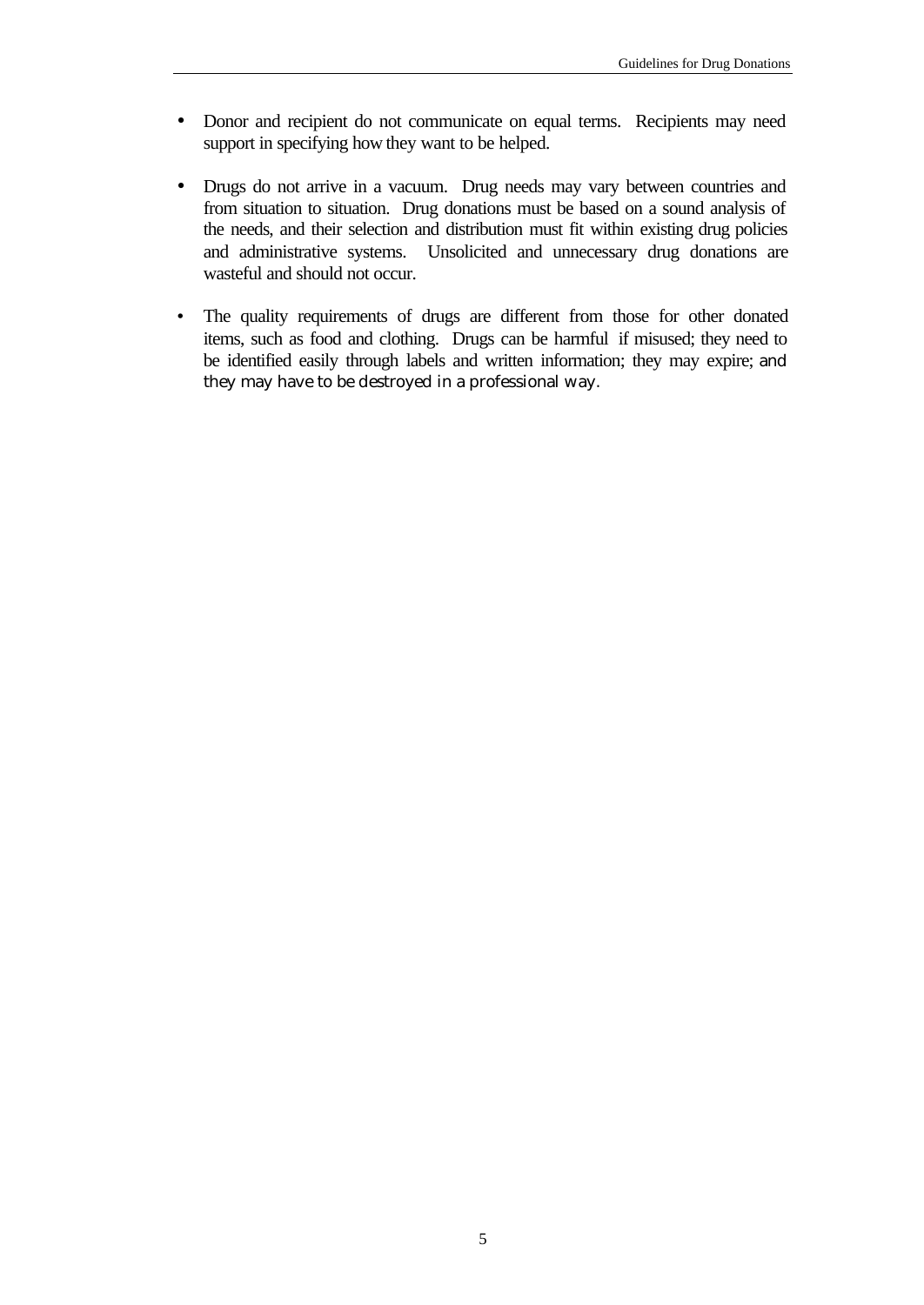# **III. Core principles**

The twelve articles of the Guidelines for Drug Donations are based on four core principles. The first and paramount principle is that a drug donation should benefit the recipient to the maximum extent possible. This implies that all donations should be based on an expressed need and that unsolicited drug donations are to be discouraged. The second principle is that a donation should be made with full respect for the wishes and authority of the recipient, and be supportive of existing government health policies and administrative arrangements. The third principle is that there should be no double standards in quality: if the quality of an item is unacceptable in the donor country, it is also unacceptable as a donation. The fourth principle is that there should be effective communication between the donor and the recipient: donations should be based on an expressed need and should not be sent unannounced.

*Core principles for a donation*

- 1. Maximum benefit to the recipient
- 2. Respect for wishes and authority of the recipient
- 3. No double standards in quality
- 4. Effective communication between donor and recipient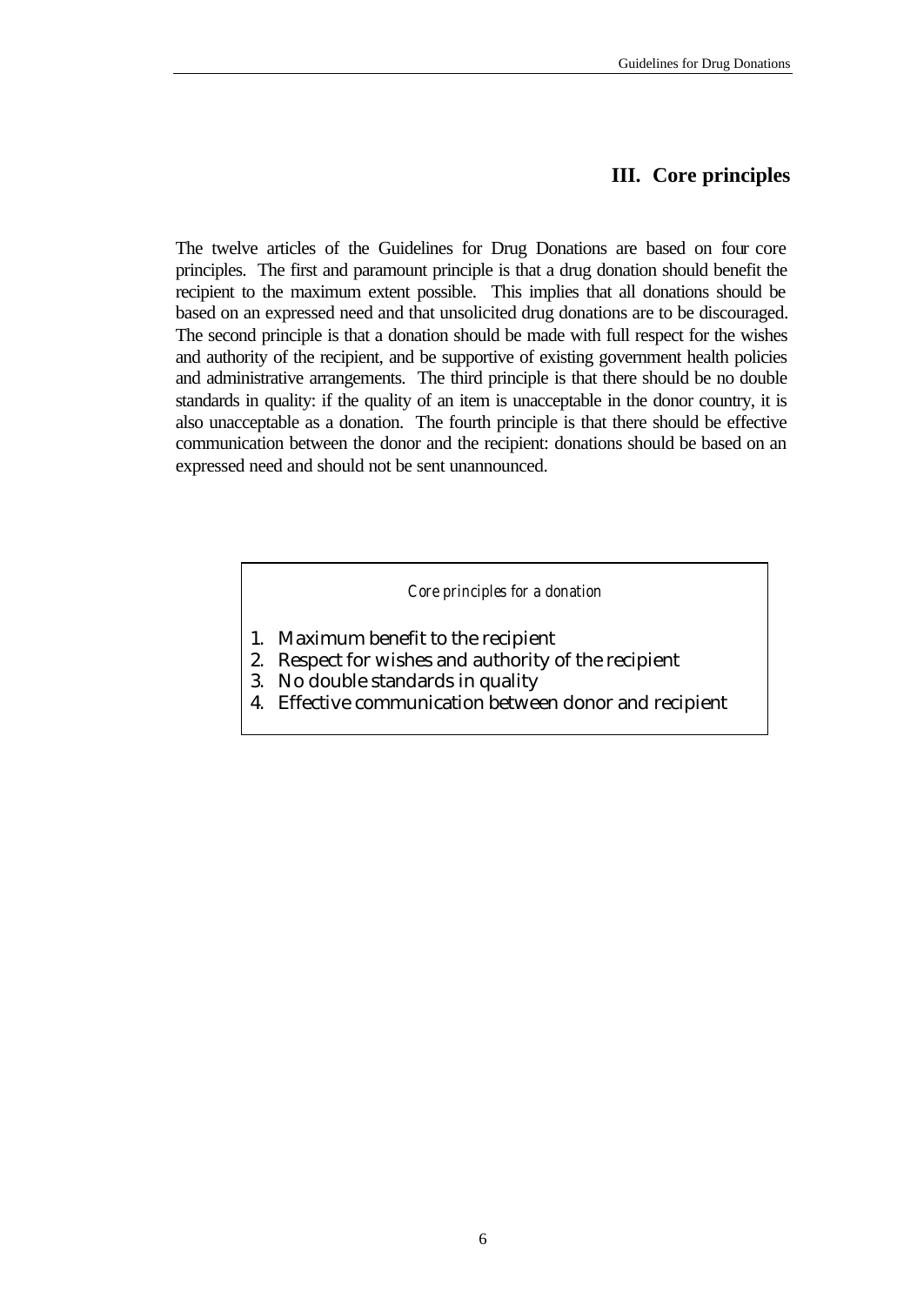# **IV. Guidelines for drug donations**

#### **Selection of drugs**

# **1. All drug donations should be based on an expressed need and be relevant to the disease pattern in the recipient country. Drugs should not be sent without prior consent by the recipient.**

#### *Justification and explanation*

This provision stresses the point that it is the prime responsibility of the recipients to specify their needs. It is intended to prevent unsolicited donations, and donations which arrive unannounced and unwanted. It also empowers the recipients to refuse unwanted gifts.

#### *Possible exceptions*

In acute emergencies the need for prior consent by the recipient may be waived, provided the drugs are amongst those from the WHO Model List of Essential Drugs<sup>5</sup> that are included in the UN list of emergency relief items recommended for use in acute emergencies.<sup>6</sup>

# **2. All donated drugs or their generic equivalents should be approved for use in the**  recipient country and appear on the national list of essential drugs,  $\alpha$ , if a **national list is not available, on the WHO Model List of Essential Drugs, unless specifically requested otherwise by the recipient.**

#### *Justification and explanation*

This provision is intended to ensure that drug donations comply with national drug policies and essential drugs programmes. It aims at maximizing the positive impact of the donation, and prevents the donation of drugs which are unnecessary and/or unknown in the recipient country.

#### *Possible exceptions*

An exception can be made for drugs needed in sudden outbreaks of uncommon or newly emerging diseases, since such drugs may not be approved for use in the recipient country.

# **3. The presentation, strength and formulation of donated drugs should, as much as possible, be similar to those of drugs commonly used in the recipient country.**

#### *Justification and explanation*

Most staff working at different health care levels in the recipient country have been trained to use a certain formulation and dosage schedule and cannot constantly change their treatment practices. Moreover, they often have insufficient training in performing the necessary dosage calculations required for such changes.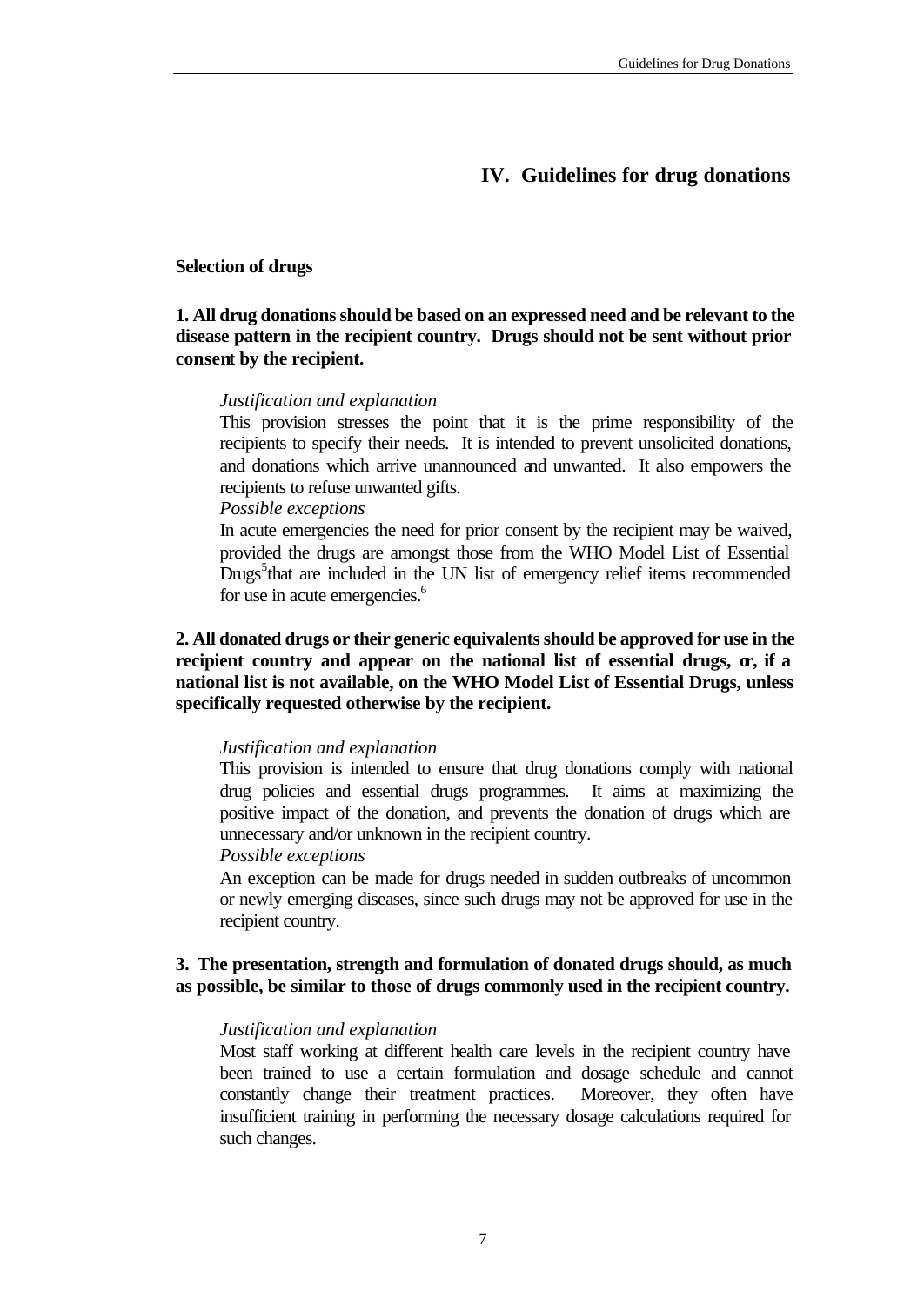#### *Quality assurance and shelf-life*

**4. All donated drugs should be obtained from a reliable source and comply with quality standards in both donor and recipient country. The WHO Certification Scheme on the Quality of Pharmaceutical Products Moving in International Commerce<sup>7</sup> should be used.**

#### *Justification and explanation*

This provision prevents double standards: drugs of unacceptable quality in the donor country should not be donated to other countries. Donated drugs should be authorized for sale in the country of origin, and manufactured in accordance with international standards of Good Manufacturing Practice (GMP).

#### *Possible exceptions*

In acute emergencies the use of the WHO Certification Scheme may not be practical. However, if it is not used, a justification should be given by the donor. When donors provide funds to purchase drugs from local producers, those which comply with national standards should not be excluded on the sole grounds that they do not meet quality standards of the donor country.

# **5. No drugs should be donated that have been issued to patients and then returned to a pharmacy or elsewhere, or were given to health professionals as free samples.**

# *Justification and explanation*

Patients return unused drugs to a pharmacy to ensure their safe disposal; the same applies to drug samples that have been received by health workers. In most countries it is not allowed to issue such drugs to other patients, because their quality cannot be guaranteed. For this reason returned drugs should not be donated either. In addition to quality issues, returned drugs are very difficult to manage at the receiving end because of broken packages and the small quantities involved.

**6. After arrival in the recipient country all donated drugs should have a remaining shelf-life of at least one year. An exception may be made for direct donations to specific health facilities, provided that: the responsible professional at the receiving end acknowledges that (s)he is aware of the shelf-life; and that the quantity and remaining shelf-life allow for proper administration prior to expiration. In all cases it is important that the date of arrival and the expiry dates of the drugs be communicated to the recipient well in advance.**

#### *Justification and explanation*

In many recipient countries, and especially under emergency situations, there are logistical problems. Very often the regular drug distribution system has limited possibilities for immediate distribution. Regular distribution through different storage levels (e.g. central store, provincial store, district hospital) may take six to nine months. This provision especially prevents the donation of drugs just before their expiry, as in most cases such drugs would only reach the patient after expiry**.** It is important that the recipient official responsible for acceptance of the donation is fully aware of the quantities of drugs being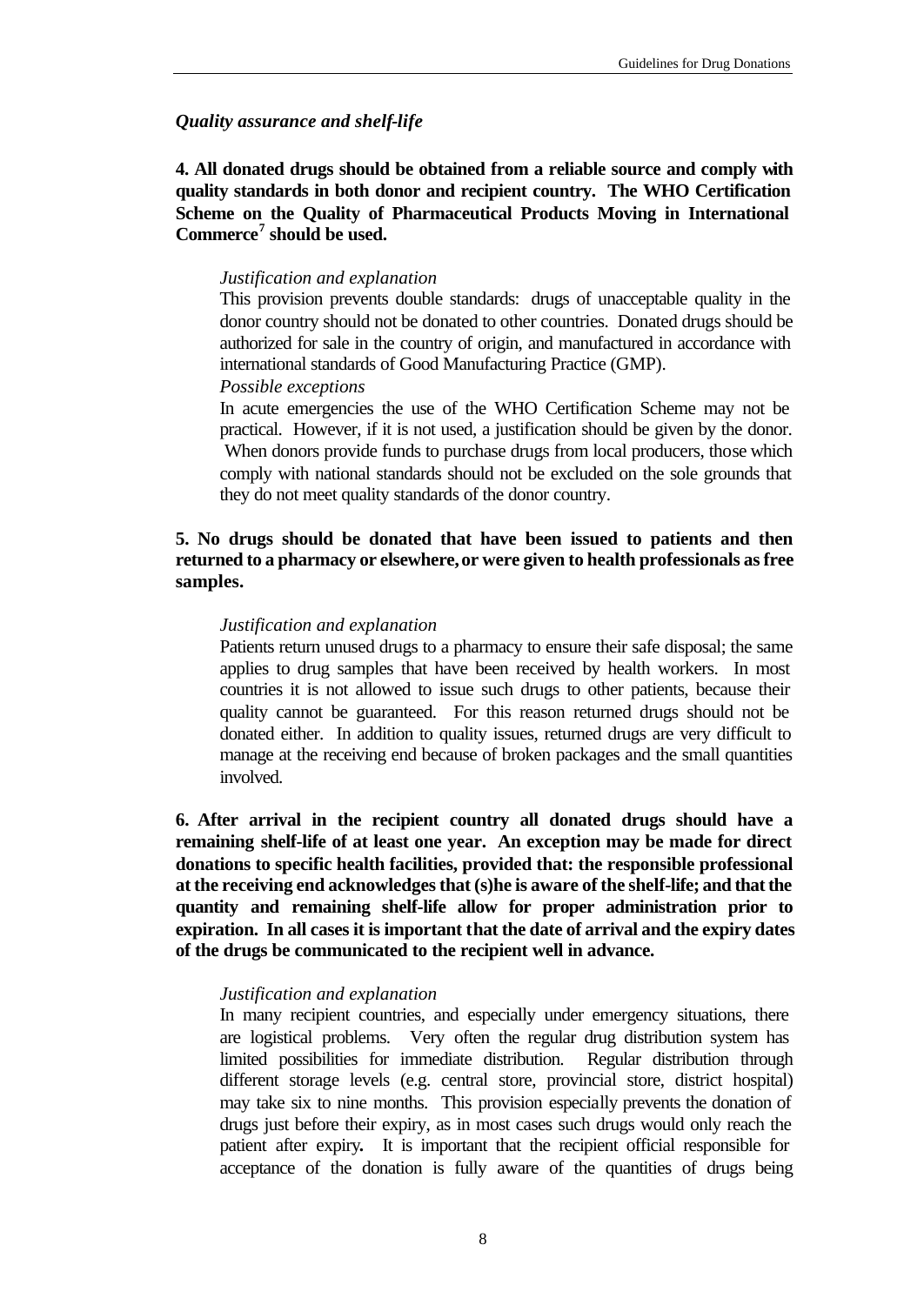donated, as overstocking may lead to wastage. The argument that short-dated products can be donated in the case of acute emergencies, because they will be used rapidly, is incorrect. In emergency situations the systems for reception, storage and distribution of drugs are very often disrupted and overloaded, and many donated drugs tend to accumulate.

#### *Additional exception*

Besides the possible exception for direct donations mentioned above, an exception should be made for drugs with a total shelf-life of less than two years, in which case at least one-third of the shelf-life should remain.

#### **Presentation, packing and labelling**

**7. All drugs should be labelled in a language that is easily understood by health professionals in the recipient country; the label on each individual container should at least contain the International Nonproprietary Name (INN) or generic name, batch number, dosage form, strength, name of manufacturer, quantity in the container, storage conditions and expiry date.**

#### *Justification and explanation*

All donated drugs, including those under brand name, should be labelled also with their INN or the official generic name. Most training programmes are based on the use of generic names. Receiving drugs under different and often unknown brand names and without the INN is confusing for health workers and can even be dangerous for patients. In the case of injections, the route of administration should be indicated.

#### **8. As much as possible, donated drugs should be presented in larger quantity units and hospital packs.**

#### *Justification and explanation*

Large quantity packs are cheaper, less bulky to transport and conform better with public sector supply systems in most developing countries. This provision also prevents the donation of drugs in sample packages, which are impractical to manage. In precarious situations, the donations of paediatric syrups and mixtures may be inappropriate because of logistical problems and their potential misuse.

**9. All drug donations should be packed in accordance with international shipping regulations, and be accompanied by a detailed packing list which specifies the contents of each numbered carton by INN, dosage form, quantity, batch number, expiry date, volume, weight and any special storage conditions. The weight per carton should not exceed 50 kilograms. Drugs should not be mixed with other supplies in the same carton.**

#### *Justification and explanation*

This provision is intended to facilitate the administration, storage and distribution of donations in emergency situations, as the identification and management of unmarked boxes with mixed drugs is very time- and labour-intensive. This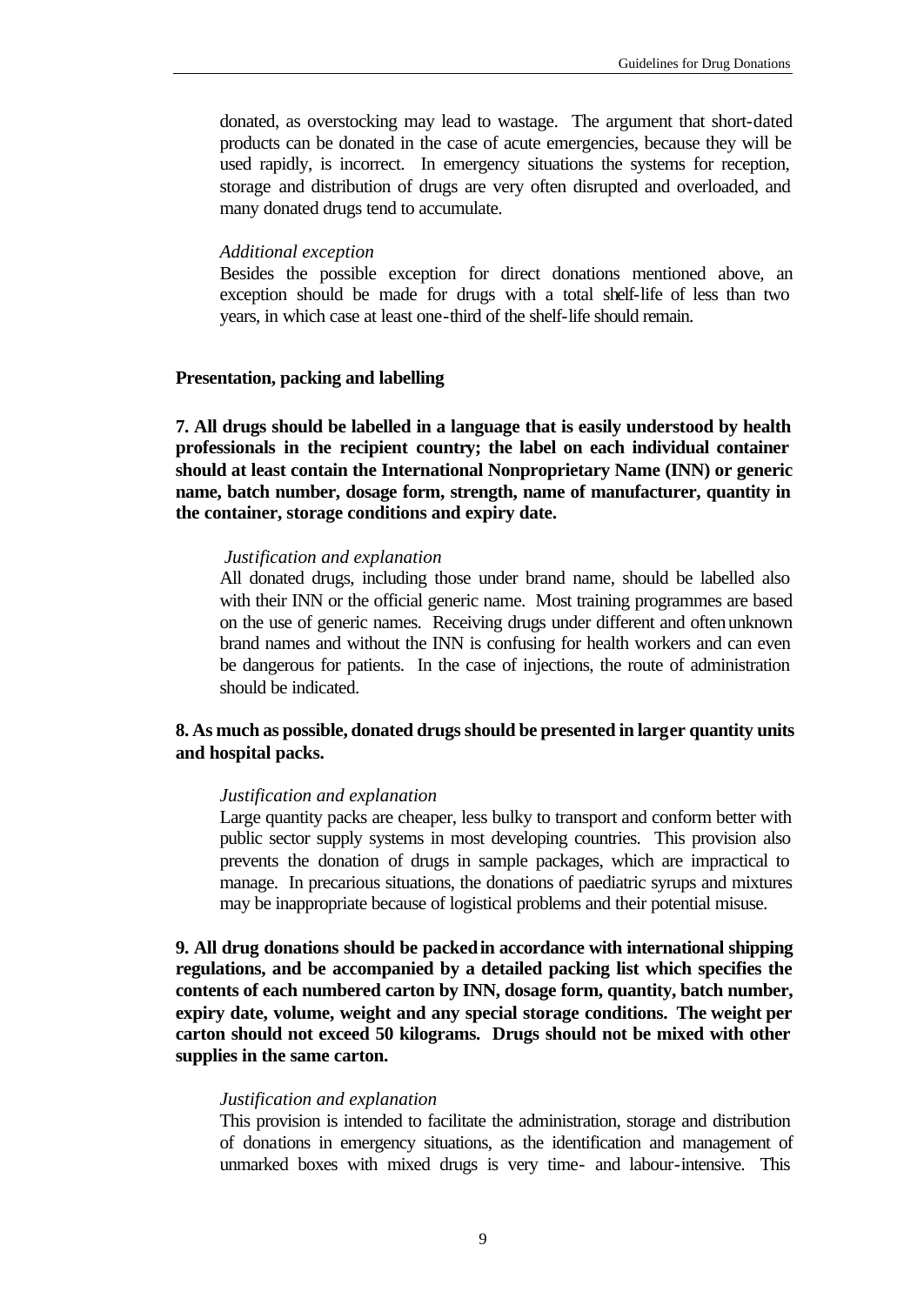provision specifically discourages donations of small quantities of mixed drugs. The maximum weight of 50 kilograms ensures that each carton can be handled without special equipment.

#### **Information and management**

# **10. Recipients should be informed of all drug donations that are being considered, prepared or actually under way.**

#### *Justification and explanation*

Many drug donations arrive unannounced. Detailed advance information on all drug donations is essential to enable the recipient to plan for the receipt of the donation and to coordinate the donation with other sources of supply. The information should at least include: the type and quantities of donated drugs including their International Nonproprietary Name (INN) or generic name, strength, dosage form, manufacturer and expiry date; reference to earlier correspondence (for example, the letter of consent by the recipient); the expected date of arrival and port of entry; and the identity and contact address of the donor.

**11. In the recipient country the declared value of a drug donation should be based upon the wholesale price of its generic equivalent in the recipient country, or, if such information is not available, on the wholesale world-market price for its generic equivalent.**

#### *Justification and explanation*

This provision is needed solely to prevent drug donations being valued in the recipient country according to the retail price of the product in the donor country. This may lead to elevated overhead costs for import tax, port clearance and handling in the recipient country. It may also result in a corresponding decrease in the public sector drug budget in the recipient country.

*Possible exception*

In the case of patented drugs (for which there is no generic equivalent) the wholesale price of the nearest therapeutic equivalent could be taken as a reference.

# **12. Costs of international and local transport, warehousing, port clearance and appropriate storage and handling should be paid by the donor agency, unless specifically agreed otherwise with the recipient in advance.**

#### *Justification and explanation*

This provision prevents the recipient from being forced to spend effort and money on the clearance and transport of unannounced consignments of unwanted items, and also enables the recipient to review the list of donated items at an early stage.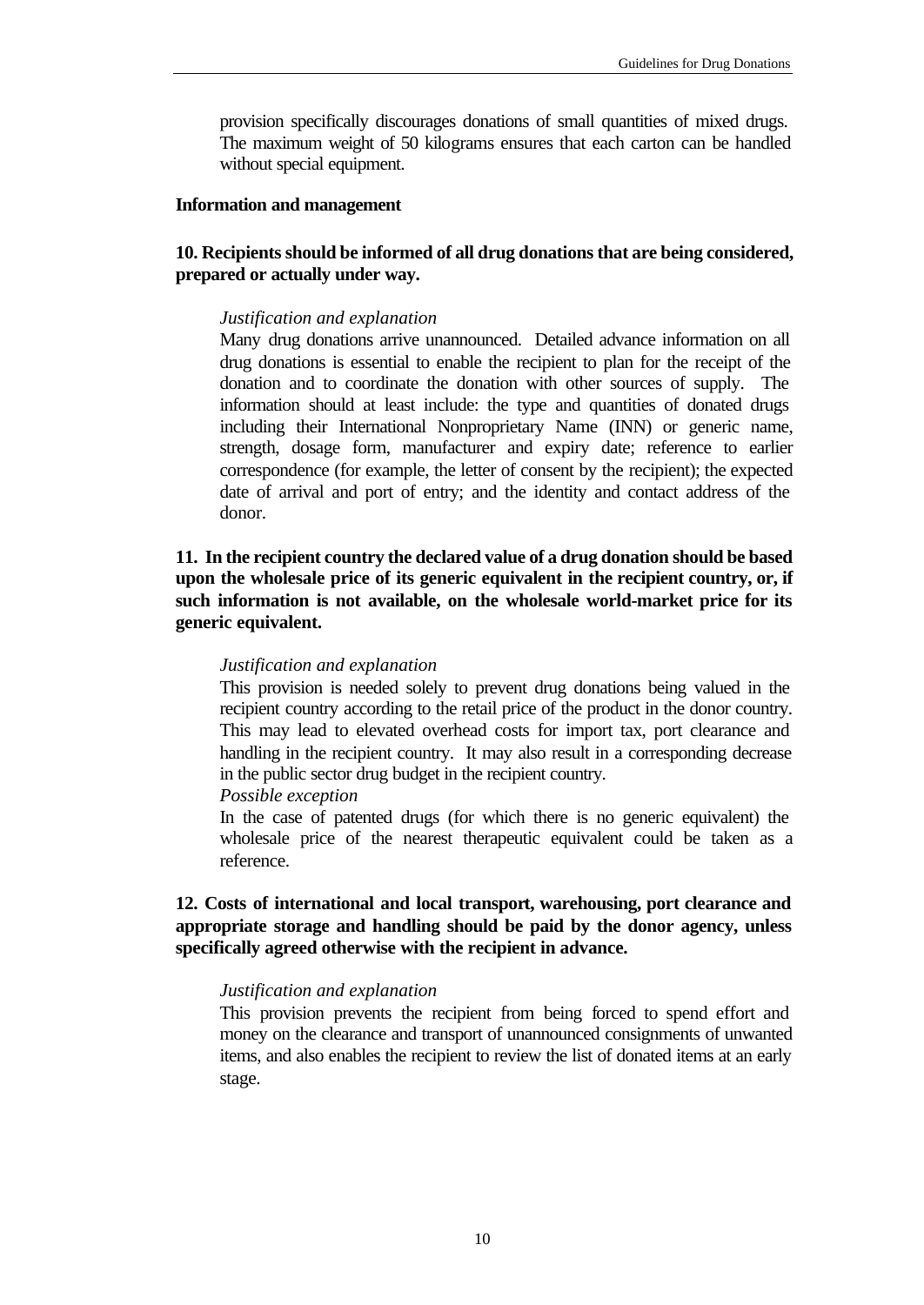# **V. Other ways donors can help**

#### **The new emergency health kit**

In the acute phase of an emergency, or in the case of displacements of refugee populations without any medical care, it is better to send a standardized kit of drugs and medical supplies that is specifically designed for this purpose. For example, the new emergency health kit,<sup>8</sup> which has been widely used since 1990 and was updated in 1998, contains drugs, disposable supplies and basic equipment needed for general medical care for a population of 10,000 for three months. Its contents are based on a consensus among major international aid agencies. It is permanently stocked by several major international suppliers (for example, the International Dispensary Association, Médecins Sans Frontières and the United Nations Children's Fund) and can be available within 48 hours. It is especially relevant in the absence of specific requests.

# **Donations in cash**

After the acute phase of the emergency is over, a donation in cash for local or regional purchase of essential drugs is usually much more welcome than further drug donations in kind. Such a cash contribution is very supportive to the activities of the local government or coordinating committee, it is supportive to the local and regional pharmaceutical industry, and it may also be more cost-effective. In addition, prescribers and patients are usually more familiar with locally produced drugs.

#### **Additional guidelines for drug donations as part ofdevelopment aid**

When drug donations are made between governments as humanitarian support in longlasting complex emergencies and as regular development (commodity) aid there is usually more time to consider specific demands from the recipient's side. On the other hand, there is also time to link more restrictions to the donation, e.g. to products from manufacturers in the donor country, and to drugs registered for use in the recipient country.

It should be recognized that drugs do not arrive in an administrative vacuum. Drug donations should not create an abnormal situation which may obstruct or delay national capacity building in selection, procurement, storage, distribution and rational use of drugs. Special care should therefore be taken that the donated drugs respond to an expressed need, comply with the national drug policy, and are in accordance with national treatment guidelines in the recipient country. Administratively, the drugs should be treated as if they were procured. This means that they should be registered or authorized for use in the country through the same procedure that is used for government tenders. They should be entered into the inventory, distributed through the existing distribution channels and be subject to the same quality assurance procedures. If cost-sharing procedures are operational in the recipient country, the donated drugs should not automatically be distributed free of charge.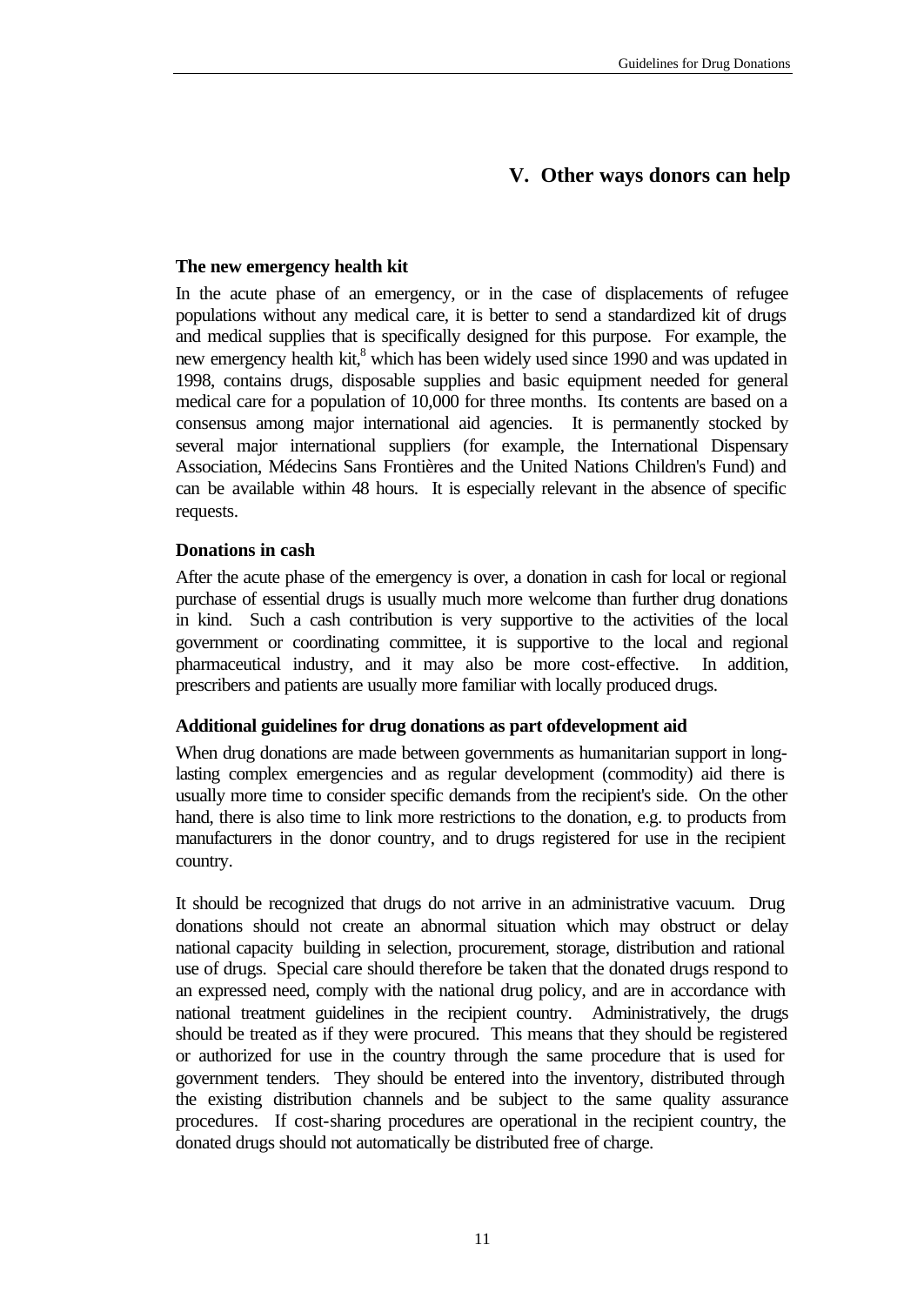# **VI. How to implement a policy on drug donations**

# **Management of drug donations by the recipient**

Define national guidelines for drug donations

It is difficult for a recipient to refuse a donation that has already arrived. Prevention is therefore better than cure. Recipients should indicate to their prospective donors what kind of assistance they need, and how they would like to receive it. If this information is provided in a professional way, most donors will appreciate it and will comply.

Therefore, recipients should first formulate their own national guidelines for drug donations on the basis of the international guidelines. They can also be included in the national drug policy. These national guidelines should then be officially presented and explained to the donor community. Only after they have been presented and officially published can they be enforced.

# *Define administrative procedures for receiving drug donations*

It is not enough for the recipient to adopt and publish the general guidelines on the selection, quality, presentation and management of drug donations. Administrative procedures need to be developed by the recipient to maximize the potential benefit of drug donations. As much as possible such arrangements should be linked with existing drug supply systems, but there are several decisions to be made which apply to donations only. Examples of such important issues, which have to be addressed in each country, are:

- Decide who is responsible for defining the needs, and who will prioritize them.
- Decide who coordinates all drug donations.
- Which documents are needed when a donation is planned; who should receive them?
- Which procedure is used when donations do not follow the guidelines?
- What are the criteria for accepting/rejecting a donation, and who makes the final decision?
- Decide who coordinates reception, storage and distribution of the donated drugs.
- How are donations valued and entered into the budget/expenditure records?
- How will inappropriate donations be disposed of?

#### *Specify the needs for donated drugs*

The third important action by the recipient is to specify the needs for donated drugs as much as possible. This puts the onus on the recipient to carefully prepare requests, indicating the required quantities and prioritizing the items. The more information given, the better. Information on donations that are already in the pipeline, or anticipated, is very helpful to other potential donors. Full information from the side of the recipient is greatly appreciated by donors and pays off in the long run.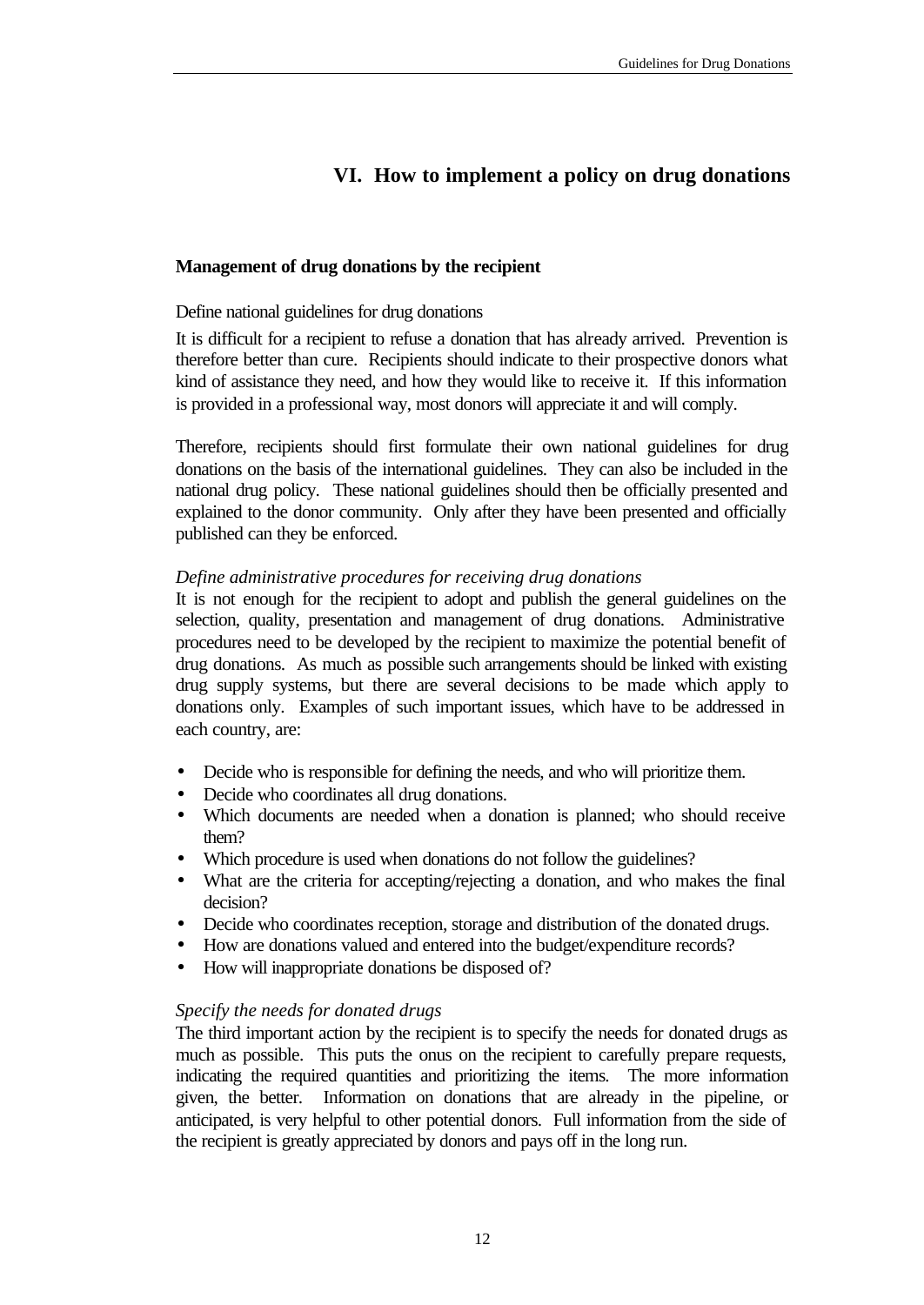#### *Manage drugs with less than one-year expiry*

Drugs do not become toxic or ineffective on their date of expiry but may slowly deteriorate depending on the product, formulation and storage conditions. Some become toxic but most simply lose their efficacy. An expiry date is the date given on the individual container (usually on the label) of a drug product, up to and including which the product is expected to remain within specifications, if stored correctly. It is established for each batch by adding the shelf-life period to the date of manufacture. The recommendation that all drugs should have a remaining shelf-life of at least one year upon arrival in a recipient country is to allow for the all too frequent in-country distribution delays. It gives a measure of security that patients will receive drugs of good quality.

A specific exception to the one-year shelf-life requirement can be made for donated drugs provided that: they are direct donations to specific health facilities; the responsible professional acknowledges that (s)he is aware they are short-dated; and the quantity and the remaining shelf-life allow for proper administration, distribution and prescription prior to expiry. Experience has shown that some recipient governments have applied the *Guidelines* very strictly, without due consideration of the possible exceptions to the general rule. This has resulted in unnecessary impounding and disposal of valuable donations.

# *Ensure rapid customs clearance of donated drugs*

Rapid customs clearance is required for all donated drugs. Customs and health ministry officials managing drug donations covered by the *Guidelines* have the responsible task of allowing entry for useful donations, while rejecting short-dated donations for which satisfactory distribution provisions have not been made.

#### *Manage donated drugs carefully*

The value of donated drugs can be considerable, and the gift should be treated with due expedition and care. On arrival the drugs should be inspected and their receipt confirmed to the donor agency. They should then be stored and distributed in accordance with normal principles of good pharmacy practice, and under the responsibility of adequately trained professionals. There must be due vigilance to ensure that donated products are not diverted for export, commercial sale, or into illicit channels. Good donation management also includes agreed systems of accountability.

#### **Action required from donor agencies**

Donors should always respect the four core principles for drug donations presented above. Donors should also respect the national guidelines for drug donations and respond to the priority needs indicated by the recipient. Unannounced donations should be prevented as much as possible.

#### **Avoid donations of drugs with short expiry dates**

The fundamental problem of donated drugs with short expiry dates has troubled recipients for many years. On the other hand, global experiences indicate that wellmanaged donor organizations and pharmaceutical companies are generally able to avoid donating products with short expiry dates. Some large companies have product outreach programmes under which products are specifically donated from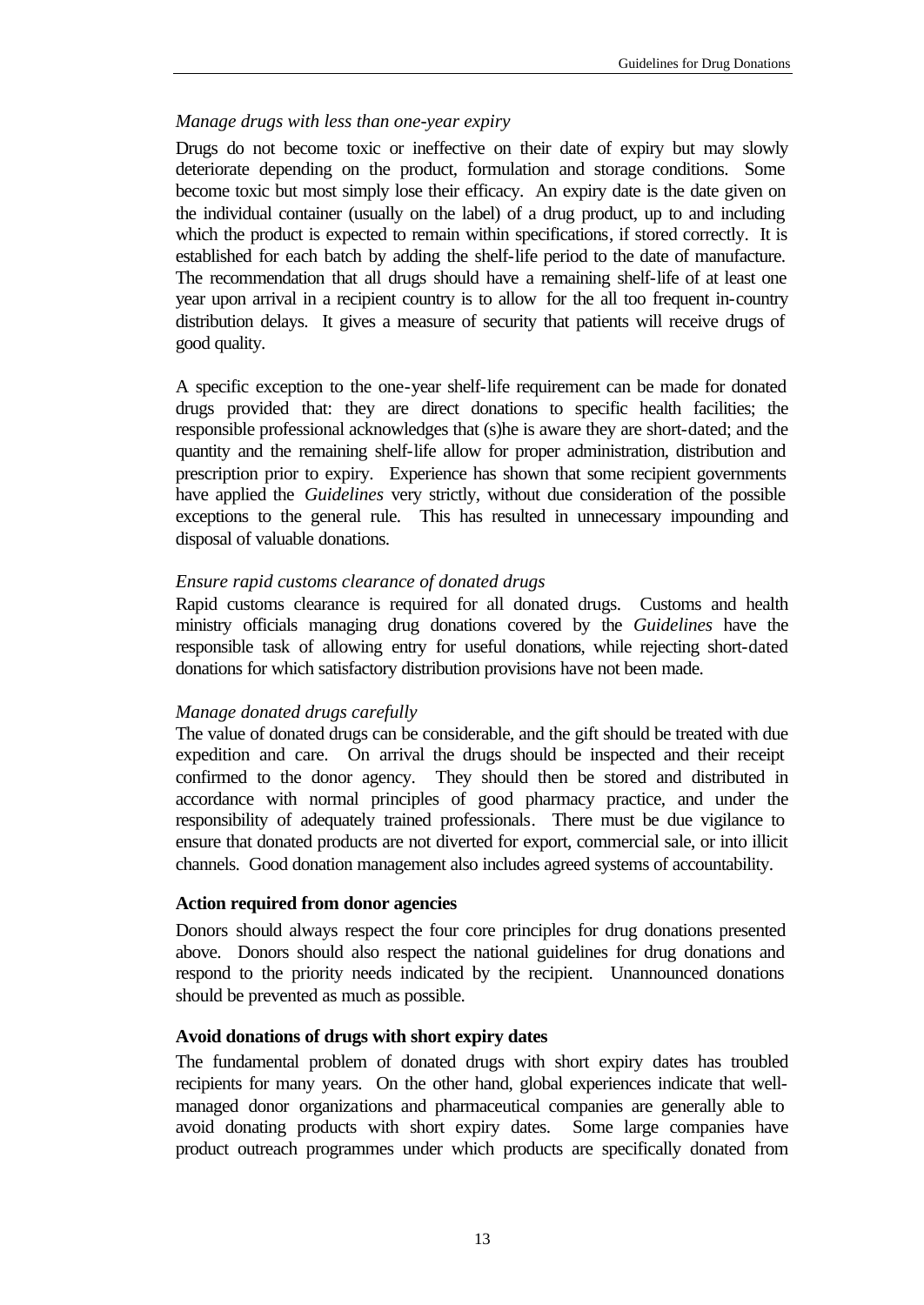normal inventories, on the basis of an agreed-upon schedule, to meet recipients' needs.

One objective of the *Guidelines* is to reduce donations of drugs with short expiry dates through better inventory control on the part of donor companies and intermediaries, and through better communications. Donors and intermediaries should avoid donations of drugs with short expiry dates as much as possible.

# **Inform the public**

The general public in the donor country is not always aware of the common problems with drug donations. It is therefore important that governments in donor countries make some effort to create more public awareness on "good donor practice". The best moment for this is probably at the time of the public appeal through the media.

# **Establish donor coordination**

It is recommended that within the recipient country the different donors collaborate in the establishment of a coordinating body. In emergency situations this is essential. This body should determine the needs, priorities, storage, logistics and distribution, and act as the central contact point in discussion with the recipient government authorities.

The responsible government department should supply relief agencies with as much information as possible about requested and approved donations. Conversely, relief agencies should keep the donor coordinating body and the responsible government department fully informed of the specific identity, arrival dates, quantities, and expiry dates of donations. This will greatly assist the co-ordinating body in the recipient country to plan for the proper reception of the donations, and to identify the need for additional supplies.

Within donor countries all organizations should likewise establish a coordinating body at headquarters level, to ensure that appropriate donation policies and processes are followed.

The argument that products with short expiry dates can be donated in the case of acute emergencies, because they will be used rapidly, is incorrect. In emergency situations the systems for reception, storage and distribution of drugs are very often disrupted and overloaded, and many donated drugs tend to accumulate.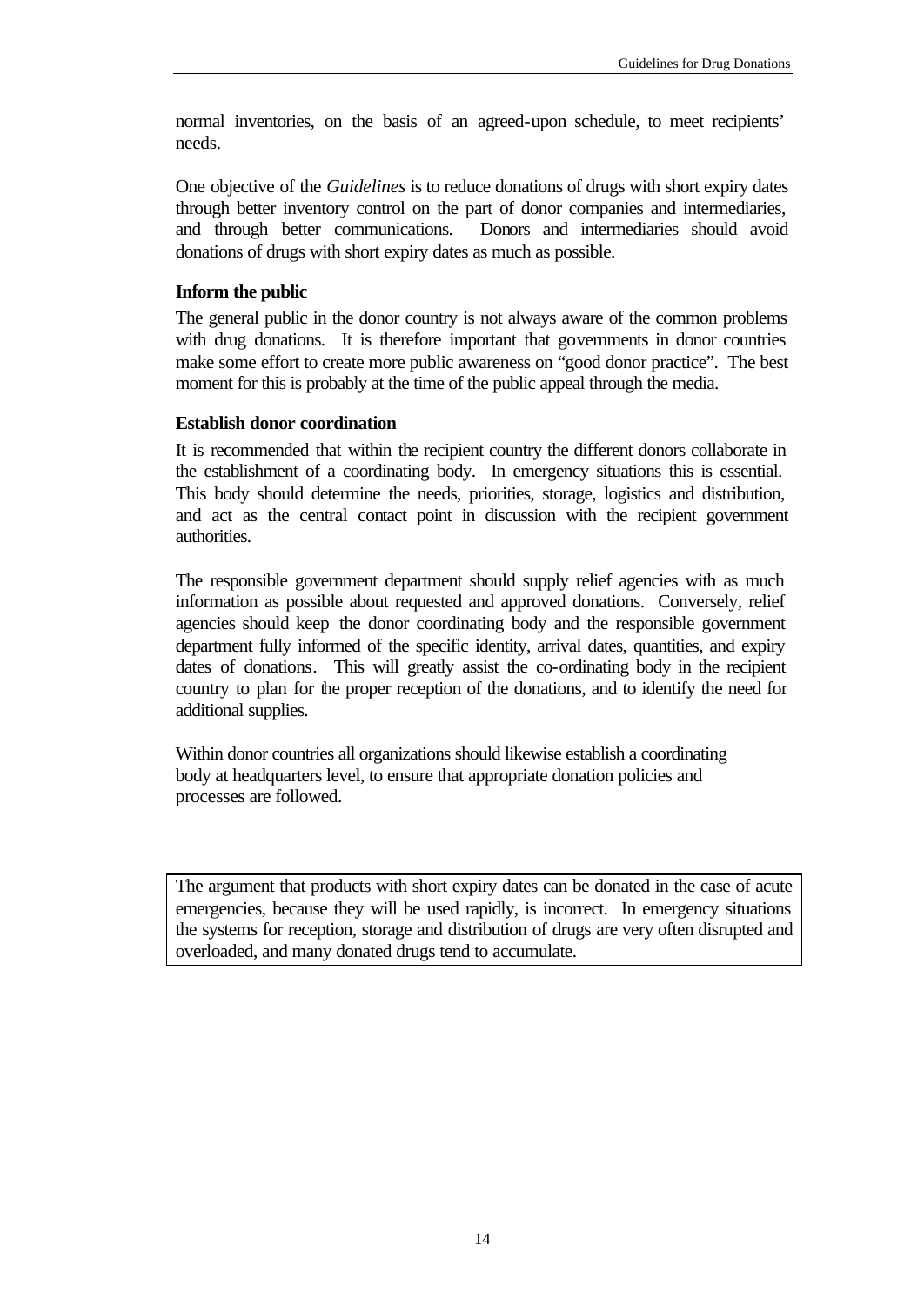# **Annex: Examples of problems with drug donations**

#### **Armenia, 1988**

After the earthquake, 5,000 tons of drugs and medical supplies worth US\$ 55 million were sent. This quantity far exceeded needs. It took 50 people six months to gain a clear picture of the drugs that had been received. Eight per cent of the drugs had expired on arrival, and 4% were destroyed by frost. Of the remaining 88%, only 30% were easy to identify and only 42% were relevant for an emergency situation. The majority of the drugs were only labelled with brand names.<sup>9</sup>

#### **Eritrea, 1989**

During the war for independence, despite careful wording of appeals, many inappropriate donations were received. Examples were: seven truckloads of expired aspirin tablets that took six months to burn; a whole container of unsolicited cardiovascular drugs with two months to expiry; and 30,000 half-litre bottles of expired amino-acid infusion that could not be disposed of anywhere near a settlement because of the smell $10$ 

#### **Sudan, 1990**

A large consignment of drugs was sent to war-devastated southern Sudan. Each box contained a collection of small packets of drugs, some partly used. All were labelled in French, a language not spoken in Sudan. Most drugs were inappropriate, some could be dangerous. These included: contact lens solution, appetite stimulants, mono-amine oxidase inhibitors (dangerous in Sudan), X-ray solutions, drugs against hypercholesterolaemia, and expired antibiotics. Of 50 boxes, 12 contained drugs of some use $^{11}$ 

#### **France, 1991**

Pharmaciens Sans Frontières collected 4 million kilograms of unused drugs from 4,000 pharmacies in France. These were sorted out in 88 centres in the country. Only about 20% could be used for international aid programmes, and 80% were burnt.<sup>12</sup>

#### **Russian Federation, 1992**

Russian pharmaceutical production has fallen far below its 1990 level, and donations of drugs have been welcomed. However, initial enthusiasm soured when the nature of some donations was discovered. Examples of donations include: 189,000 bottles of dextromethorfan cough syrup; pentoxifylline and clonidine as the only antihypertensive items; triamterene and spironolactone as diuretics; pancreatic enzyme and bismuth preparations as the only gastrointestinal drugs. $^{13}$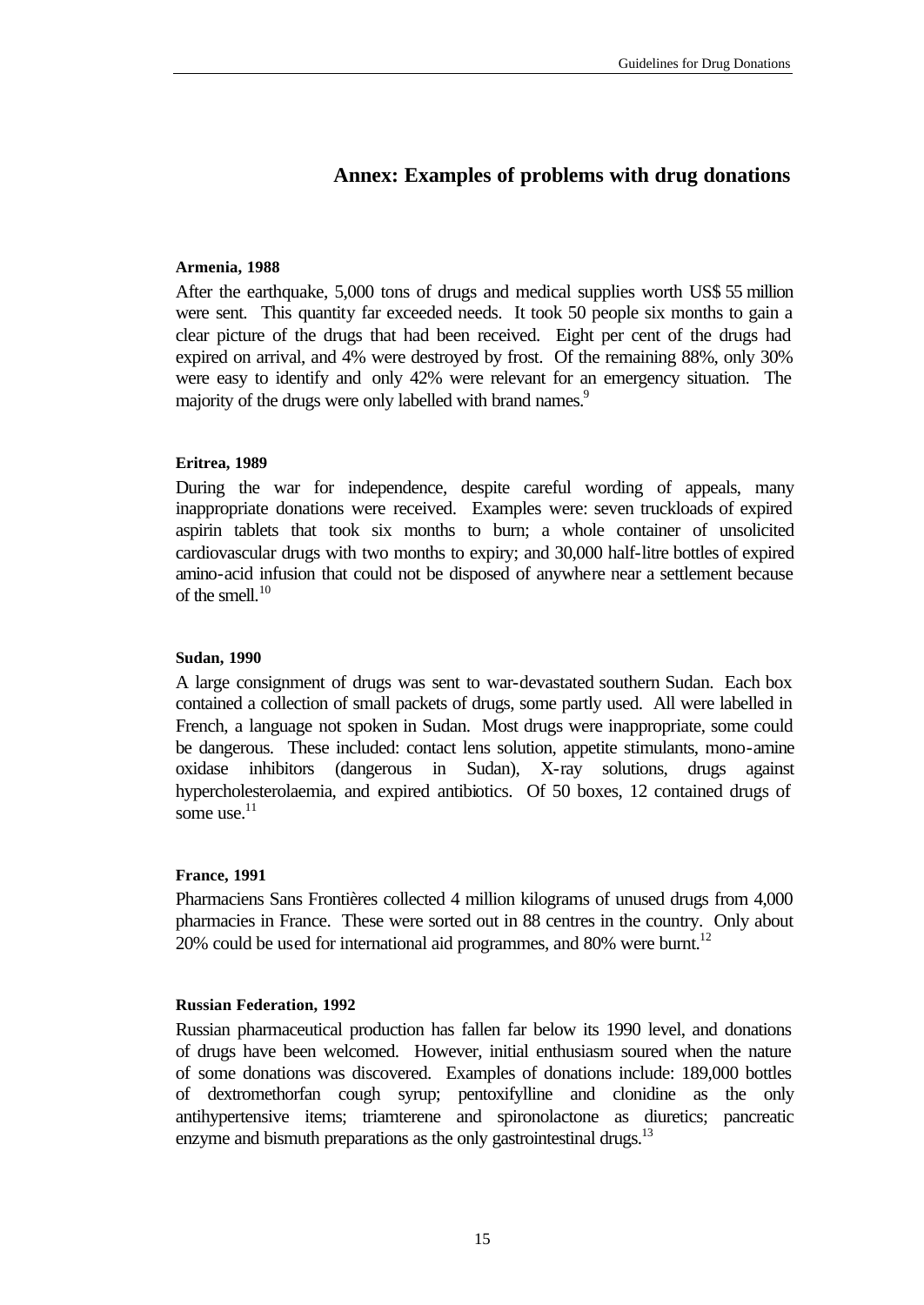#### **Guinea-Bissau, 1993**

In September 1993 eight tons of donated drugs were sent; all were collected from pharmacies in quantities of between 1 and 100 tablets. The donation contained 22,123 packages of 1,714 different drugs which were very difficult to manage and greatly interfered with government efforts to rationalize drug supply and drug use.<sup>14</sup>

#### **Lithuania, 1993**

Eleven women in Lithuania temporarily lost their eyesight after using a donated drug. The drug, closantel, was a veterinary anthelmintic but was mistakenly given to treat endometritis. The drug had been received without product information or package insert, and doctors had tried to identify the product by matching its name with those on leaflets of other products.<sup>15</sup>

#### **Former Yugoslavia, 1994, 1995**

Of all drug donations received by the WHO field office in Zagreb in 1994, 15% were completely unusable and  $30\%$  were not needed.<sup>16</sup> By the end of 1995, 340 tons of expired drugs were stored in Mostar. Most of these were donated by different European nations.<sup>17</sup>

#### **Rwanda, 1994**

Large quantities of a sophisticated antibiotic were donated to refugee camps in Rwanda. Drugs were donated in bulk through private voluntary organizations. Refugee workers were not used to using the drug; most of it was recalled; the remainder posed disposal problems.<sup>18,19</sup>

#### **Bosnia and Herzegovina, 1992-1996**

Between 1992 and mid-1996 an estimated 17,000 metric tons of inappropriate donations were received with an estimated disposal cost of US\$34 million.<sup>20</sup>

#### **Albania, 1999**

A WHO audit of humanitarian drug donations received in Albania during May 1999 revealed serious quality problems. It was estimated that 50% of the drugs coming into Albania during the Kosovo refugee crisis were inappropriate or useless and would have to be destroyed. Sixty-five per cent of drugs had an inadequate expiry date (either missing or expiring less than one year from the date of donation); and 32% were identified only by brand names, which were unfamiliar to Albanian health professionals. None of the short shelf-life donations were requested, and according to aid workers they could not be distributed and used before the end of the year. $21$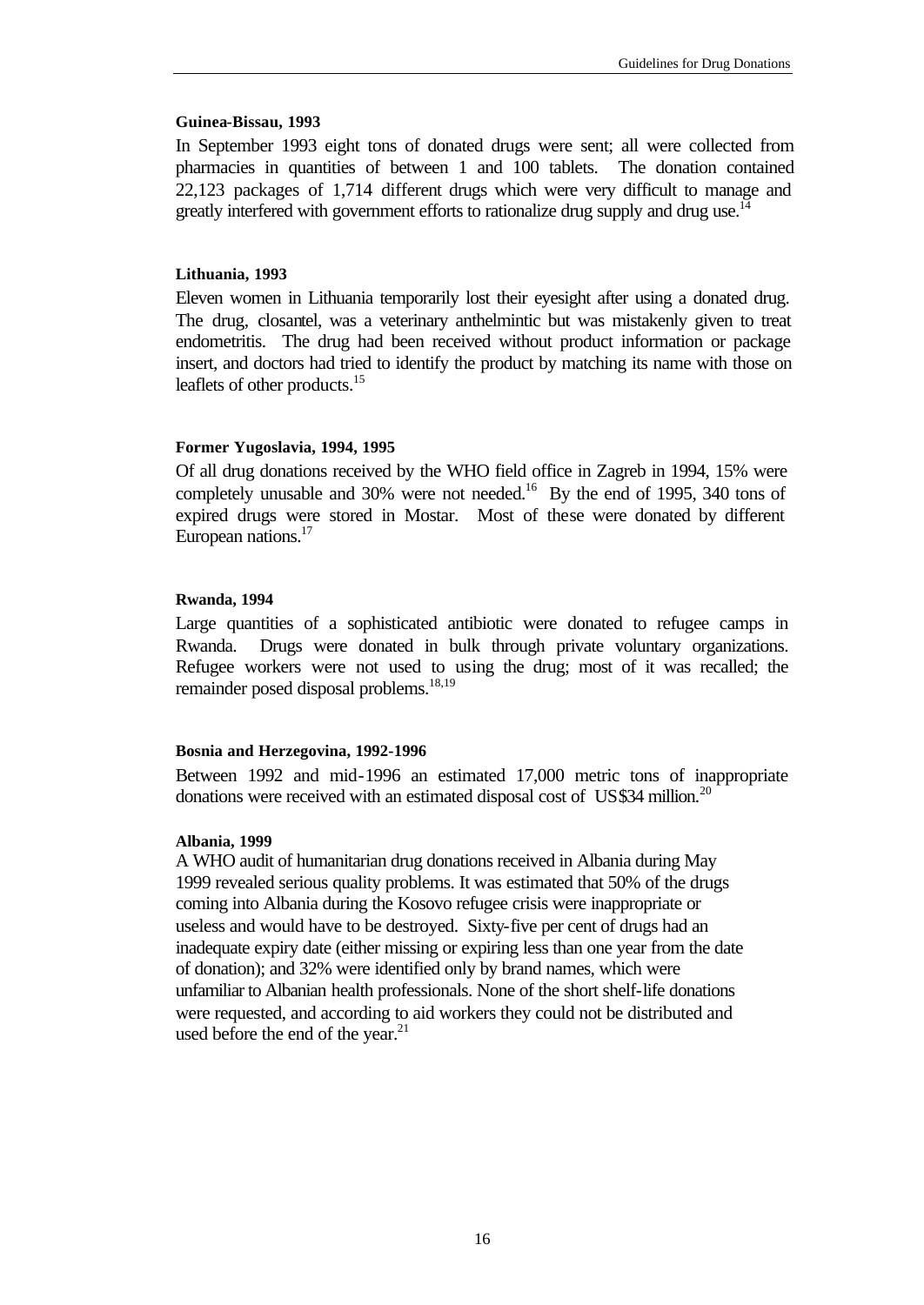#### **Acknowledgements**

*The following persons and organizations are thanked for their comments and other contributions to the evaluation and revision of the Guidelines: their help is gratefully acknowledged.*

N.D.Achu (Commonwealth Pharmaceutical Association, Cameroon), M.G.Andersen (Rotary Australia), S.Anderson (Astra Pharmaceuticals Pty. Ltd., Australia), Sr. Angelina (Trinity Hospital, Malawi), B.Assam (South West Provincial Special Fund for Health, Cameroon), S.Barbereau (Pharmaciens Sans Frontières, Comité International, France), B.Barnes (Glaxo Wellcome plc., UK), P.G.Bindokas (Humanitarian Aid Commission, Lithuania), L.Blok (MSF, Holland), O.Brasseur (International Centre for Childhood and the Family, France), A.Brúzas (Order of Malta, Lithuania), F.Bürger & K.Zwingenberger (Grünenthal GmbH, Germany), K.Carter & J.Desautelle (AmeriCares, USA), J.Chamousset (Order of Malta, Benin), L.S. Charimari (Provincial Medical Directorate, Zimbabwe), N.Chebotarenco (Association "Drugs", Republic of Moldova), P.M.Chenaparampil (Alleppey Diocesan Charitable and Social Welfare Society, India), A.Chidarikire (Ministry of Health and Child Welfare, Zimbabwe), J.C.Chin Loy (Sisters of the Poor, Philippines), Z.Chlap (Order of Malta, Poland), B.D.Colatrella (Merck & Co. Inc., USA), D.Collier (Janssen Pharmaceutica, Belgium), E.M.Connolly (Hoechst Marion Roussel Inc., USA), G.Coughlin (Order of Malta, El Salvador), A.Damdinsuren (Agency for Quality Assurance of Drugs, Mongolia), R.A.Davey (Memorial Christian Hospital, Bangladesh), C.Dedza (Mlambe Hospital, Malawi), C.Dick (Ekwendeni Hospital, Malawi), L.Dindonis (International Veterinary Educational Assistance, USA), K.Ditz (Merck KGaA, Germany), D.Djamilatou (PEV/SSP/ME, Conakry, Guinea), C.Drown, (Medical Supplies Department, Nepal), T.Dubuque (Crudem Foundation, USA), R.B.Elens (Holy Family Hospital, Malawi), K.Ellerbroek (Bayer AG, Germany), A.J.Elphick (Novo Nordisk A/S, Denmark), A.Fadoul (Centers for Development and Health, Haiti), G. Fiorentino (Order of Malta, Panama), G.Folkedal (Norway), G.-B.Forte (WHO/EURO), M.Gastellu Etchegorry (MSF, France), Cpt. N.Gaza (MOD, Zimbabwe), G.Gedevanishvili (UMCOR, Georgia), R.Geursen & G.Küsters (Hoechst Marion Roussel, Germany), P.A. Gibson (Eli Lilly and Company, USA), J.Glenn (SmithKline Beecham, USA), M.Greiff (Intercare, UK), F.C.Griz-Tesorero (Order of Malta, Chile), C.Gursky (Bayer Corporation, USA), S.Gvörgy (Malteska Dobrotvorna Organizacija, Jugoslavije), H.Haga (Nippon Glaxo Ltd.), M.Healy (Trócaire, Ireland), E.Hesse (MSF, Luxembourg), H.Hoppe (Bristol-Myers Squibb GmbH, Germany), Horizons Santé (Cameroon), B.Irvine (Pharmaceutical Society of New Zealand), B.Jøldal (Sandvika Apotek, Norway), P.A.Jotterand (Pharmaciens Sans Frontières, Comité International, France), K.Kafidi (Ministry of Health and Social Services, Namibia), T.Kaneko (Kirin Brewery Co. Ltd., Japan), J.P.Kelsall (MAP International, Canada), R.V.Kesteren-Archen (International Pharmaceutical Federation, Netherlands), H.Kienzl (Zeneca GmbH, Germany), G.Kimball (UMCOR, Haiti), W.Kollmann (Knoll AG, Germany), W.Kotkowski (Sihanouk Hospital Centre of HOPE, Cambodia), J.Krauskopf (Order of Malta, Croatia), C.E.Kuhinka (Wyeth-Ayerst Pharmaceuticals, USA), M.Kurian (Christian Medical Commission, Churches' Action for Health, World Council of Churches, Switzerland), E.Larsson (DANIDA, Kenya), J.F.Ledesma (St. Luke's Medical Centre, Philippines), P.Le Jacq (Maryknoll Missioners, United Republic of Tanzania), D.Lejoyeux (Tulipe, France), J.P.Lepers (Institut Léprologie Appliquée, Senegal), D.Lockyer (Overseas Pharmaceutical Aid for Life, Australia), J.-D.Lormand (MSF, Switzerland), A.Lungu (Swaziland), J.McDonald (St. Vincent de Paul Society, Australia), H.Maisano (World Vision, Australia), J.Mamedov (UMCOR, Azerbaijan), A.Masel & K.-J. Schlabe (Berlin-Chemie AG, Germany), F.Matthys (MSF, France), S.Meier (MAP International, USA), M.Minkaila (Direction Nationale de la Santé Publique, Mali), A.Møller (Leo Pharmaceutical Products Ltd. A/S, Denmark), Mongolemimpex (Mongolia), C.Mugadza (Datlabs Pvt. Ltd.,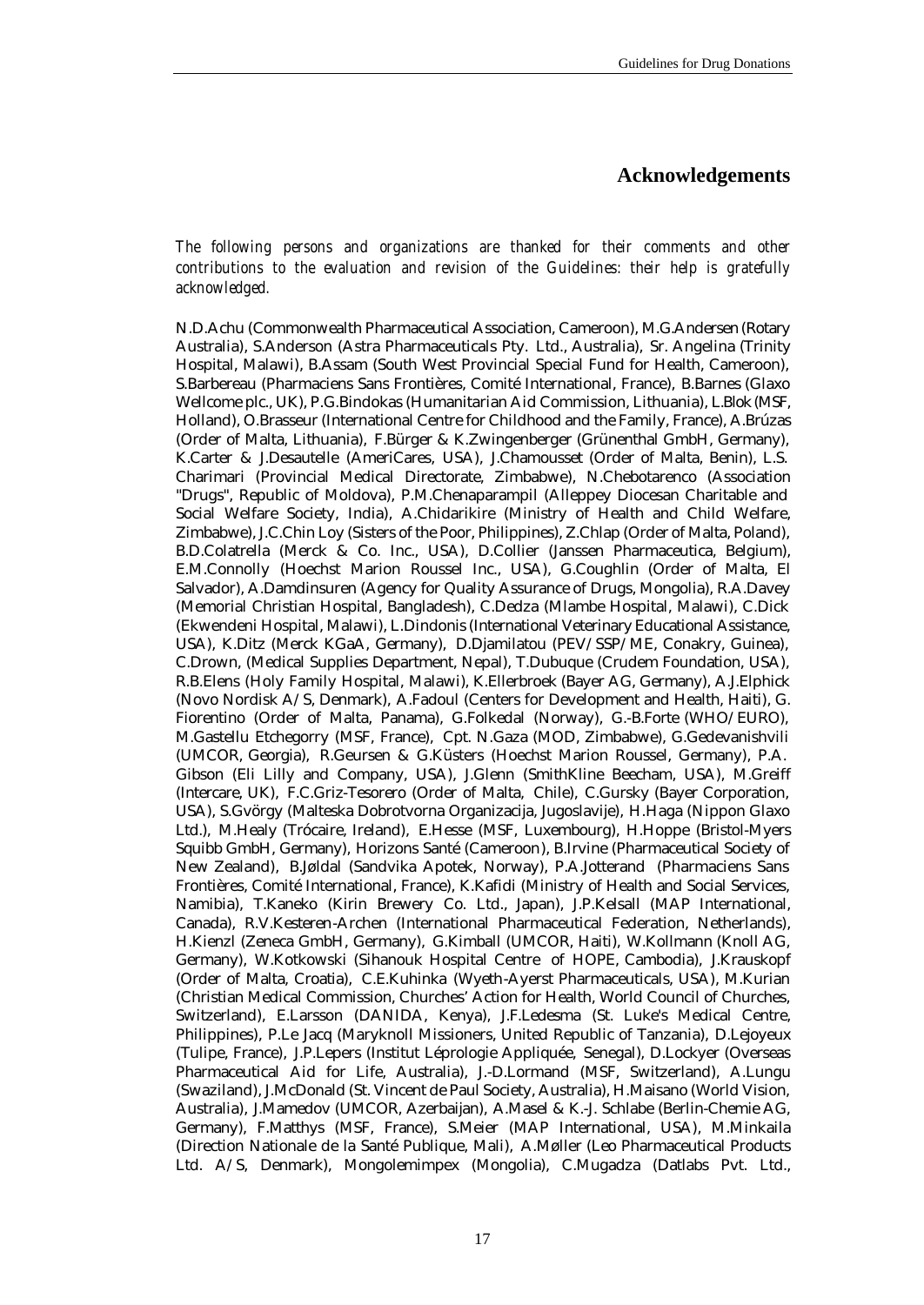Zimbabwe), C.Y.Mwasha (Muhimbili Health Centre, United Republic of Tanzania), Y.Nakano (Fujisawa Pharmaceutical Co., Ltd., Japan), G.Nanu (Cible, Cameroon),), H.Norikyo & I.Kitamaru (Fuso Pharmaceutical Industries Ltd., Japan), M.O'Donohue (Catholic Medical Mission Board Inc., USA), G.B.Okelo (University of Tropical Medicine and Technology, Kenya), B.Olsen (International Federation of Red Cross and Red Crescent Societies, Switzerland), E.M.A.Ombaka (Pharmaceutical Programme, Community Initiatives Support Services International, Kenya), J.O'Neill (Save the Children Fund, Australia), Order of Malta, Dominican Republic, A.L.Oviedo (Ministerio de Salud y Previsión Social de Bolivia), D.M.Padgett (Interchurch Medical Assistance Inc., USA), R.Paltridge (Crusade Mercy Ministries, Australia), T.Parts (State Agency of Medicines, Estonia), B.Pastors (Action Medeor, Germany), C.Person (Johnson and Johnson, USA), A.Petersen (DIFÄM, Germany), Pharmaceutical Product Donation Steering Committee USA, The Pharmacist (Health Services Department, Zimbabwe), G.H. de Pommery (Oeuvres Hospitalières Françaises de l'Ordre de Malte, France), W.L.Prelesnik (International Aid Inc., USA), S.K Proctor (Mayaka Health Centre, Malawi), F.T.Puls (Memisa Medicus Mundi, Netherlands), N.Que (Christian Health Association of Malawi), M. Raijmakers (Wemos, Netherlands), Ramakrishna Mission Ashrama (India) Dr. Rakotomanana (Direction des Pharmacies, Madagascar), R.W.Rice (Asian Outreach Australia Inc., Australia), E.J.Ridder (Ministry of Development Cooperation, Netherlands), J.Rigal (MSF), C.C.Robert (Presbyterian Medical Institutions, Cameroon), M.C.Robert (Hôpital Général de Kinshasa, Democratic Republic of the Congo), L.Rolver (Nycomed Amersham, USA), J.Roos (Centro de Obras Sociales, Peru), C.J.Rumball (CAN MAP, Canada), J.Russo (Partnership for Quality Medical Donations, USA), Sr. Sabina (Our Lady of Providence Hospital, India), Sadebay (Cameroon), H.Sandbladh (International Federation of Red Cross and Red Crescent Societies, Switzerland), M.Sarkar (Community Development Medicinal Unit, India), H.Sassounian (United Armenian Fund, USA), C.Saunders (UNFPA, USA), P.Saunders (Essential Drug Project, OXFAM, UK), R.Scharf (Institute of Haematology and Blood Transfusion, Poland), J.Schmick (World Vision, USA), Cpt.Sekouba-Bangoura (Order of Malta, Guinea), N.S.Snarskis (Order of Malta, Latvia), B.Snell (Macfarlane Burnet Centre for Medical Research, Australia), J.A.Soltz (Prosalud, Bolivia), S. Sopczynski, (Medical Mission Sisters, Ethiopia), G.Stark (Kalene Mission Hospital, Zambia), U.Suna (Evangelical Mission Hospital, India), J.Svendsen (Interagency Procurement Services Office, United Nations Development Programme, Denmark), G. Szalay (WHO/SUP/DBP), D.W.Tarkieh (Needy Children Centre of Africa International, Ghana), L.Taylor (Kyrgyzstan), S.Teper (Ministry of Health and Social Welfare, Poland), D.Thierry (Centre de Santé de Lagdo, Cameroon), K.Timmermans (WHO Office, Indonesia), M.Torongu (Commonwealth Pharmaceutical Association, Zimbabwe), A.Toumi (Direction de la Pharmacie et du Médicament, Tunisia), United Nations Children's Fund, Supply Division, Denmark, I.V.Valdés (Order of Malta, Chile), W.Vandersmissen (SmithKline Beecham, Belgium), N.van der Veer (Akzonobel, Netherlands), L.Vanoyan (UMCOR, Armenia), M.Vàzquez (MSF, Spain). R.S.Villonco (Order of Malta, Philippines), J.Volkman & F.B.Bauer (Fondación San Gabriel, Bolivia), K. Weerasuriya (Department of Pharmacology, University of Colombo, Sri Lanka), D.Whyms (DFID, Bolivia), R.Wood (Samaritans Purse - World Medical Mission, USA), G.Zeana & F.Ionescu (Asociatia Salvavita, Romania).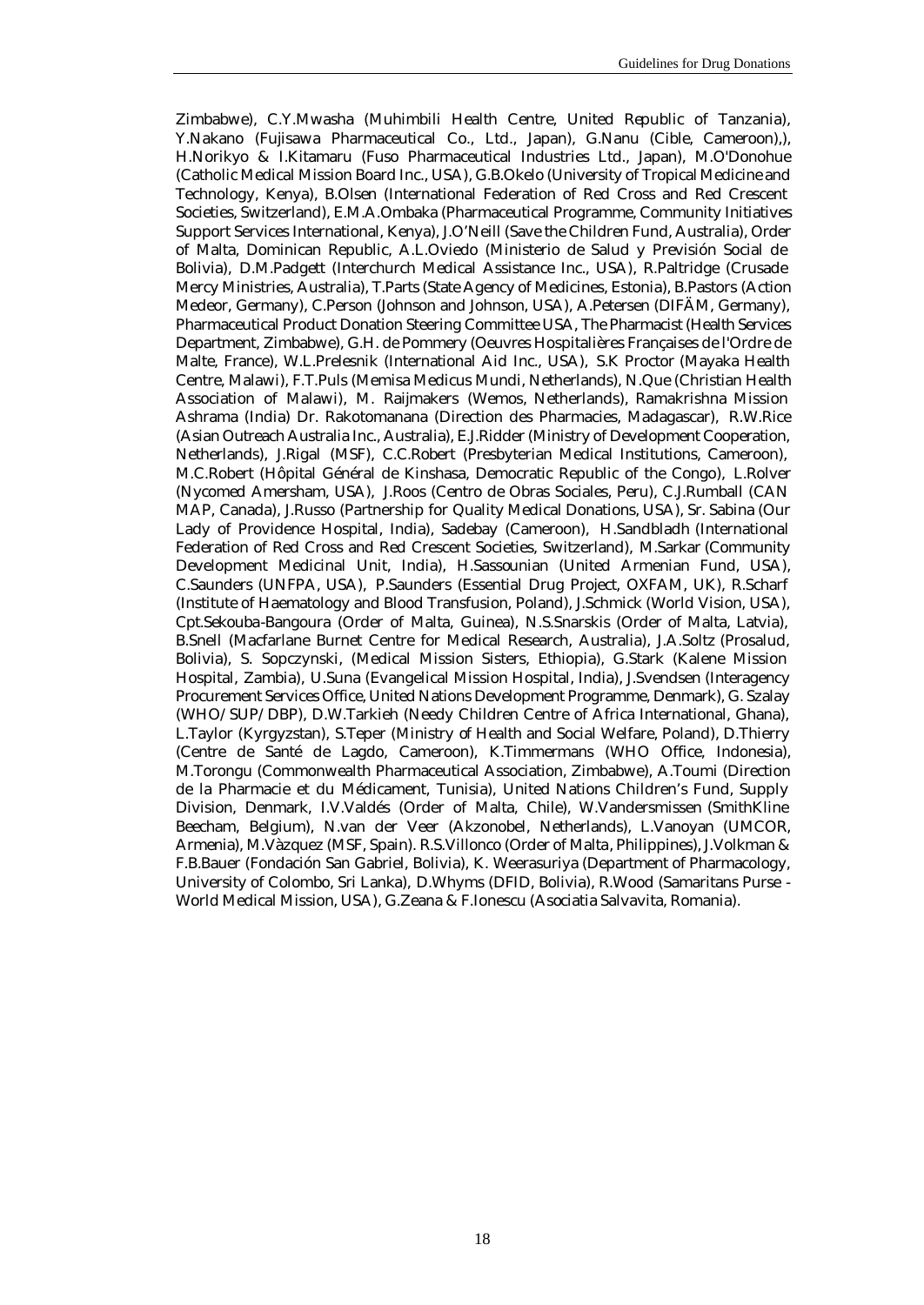# **References**

- 1. CMC. Guidelines for donors and recipients of pharmaceutical donations. Geneva: Christian Medical Commission of the World Council of Churches; 1990 (in English, French, German and Spanish).
- 2. WHO. The new emergency health kit. Geneva: World Health Organization; 1990. WHO/DAP/90.1, p.5.
- 3. WHO. The use of essential drugs. Geneva: World Health Organization; 1992. Technical Report Series No. 825, p.13.
- 4. WHO. Medical supplies donor guidelines for WHO humanitarian assistance for former Yugoslavia. Zagreb: World Health Organization; 1994.
- 5. Included in: The use of essential drugs. Geneva: World Health Organization; 1998. Technical Report Series No. 882.
- 6. Emergency relief items. Compendium of basic specifications, Vol. 2: Medical supplies, equipment and selected essential drugs. New York: United Nations Development Programme; 1996.
- 7. Included in: WHO Expert Committee on Specifications for Pharmaceutical Preparations. Geneva: World Health Organization; 1992. Technical Report Series No. 823.
- 8. WHO. The new emergency health kit. 2nd ed., Geneva: World Health Organization; 1998. WHO/DAP/98.10.
- 9. Autier P et al. Drug supply in the aftermath of the 1988 Armenian earthquake. Lancet 1990; i: 1388-90.
- 10. Woldeyesus K, Snell B. Eritrea's policy on donations. Lancet 1994; ii: 879.
- 11. Cohen S. Drug donations to Sudan. Lancet 1990; i: 745.
- 12. PIMED. Les médicaments non-utilisés en Europe: recueil, destruction et réutilisation à des fins humanitaires. Paris: Pour une information médicale éthique et le développement; 1994.
- 13. Offerhaus L. Russia: emergency drug aid goes awry. Lancet 1992; i: 607.
- 14. Maritoux J. Report submitted to WHO, October 1994.
- 15. ´t Hoen E, Hodgkin C. Harmful use of donated veterinary drug. Lancet 1993; ii: 308-9.
- 16. Forte GB. An ounce of prevention is worth a pound of cure. Presentation at the International Conference of Drug Regulatory Agencies, The Hague, 1994.
- 17. Letter sent by the Mayor of Mostar to the Ambassador of the European Union, 2 October 1995.
- 18. Pharma aid for Rwanda, SCRIP, No. 1946, 5 August 1994, p.15.
- 19. Purvis A. The goodwill pill mess. Time, 29 April 1996.
- 20. Berckmans P. Inappropriate drug donation practices in Bosnia and Herzegovina, 1992 to 1996, New England Journal of Medicine 1997; 337(25):1842-1845.
- 21. WHO. Press release 9915, EURO/15/99, 30 June 1999. Copenhagen: World Health Organization, Regional Office for Europe.